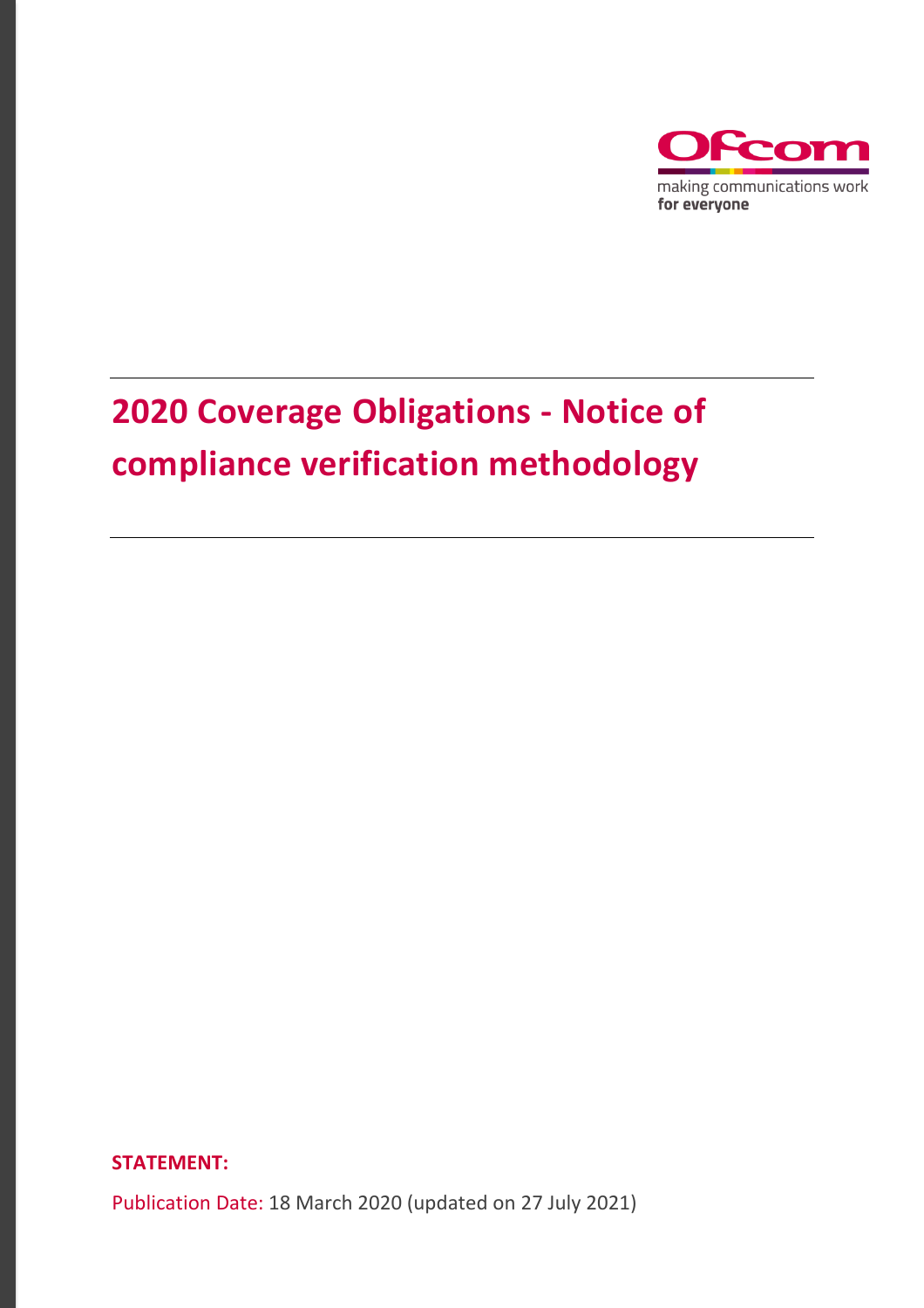# **Contents**

# **Section**

| 1. Overview                                                                                       |    |
|---------------------------------------------------------------------------------------------------|----|
| 2. The 2020 Coverage Obligations                                                                  | 2  |
| 3. Assessment of the 88% Geographic Coverage Obligation and the Initial Nations<br>Requirement(s) | 9  |
| 4. Assessment of the 90% Geographic Coverage Obligation and other coverage<br>requirements        | 10 |
| 5. Databases for verifying compliance                                                             | 19 |
|                                                                                                   |    |

## **Annex**

[A1. Definitions](#page-21-0) 20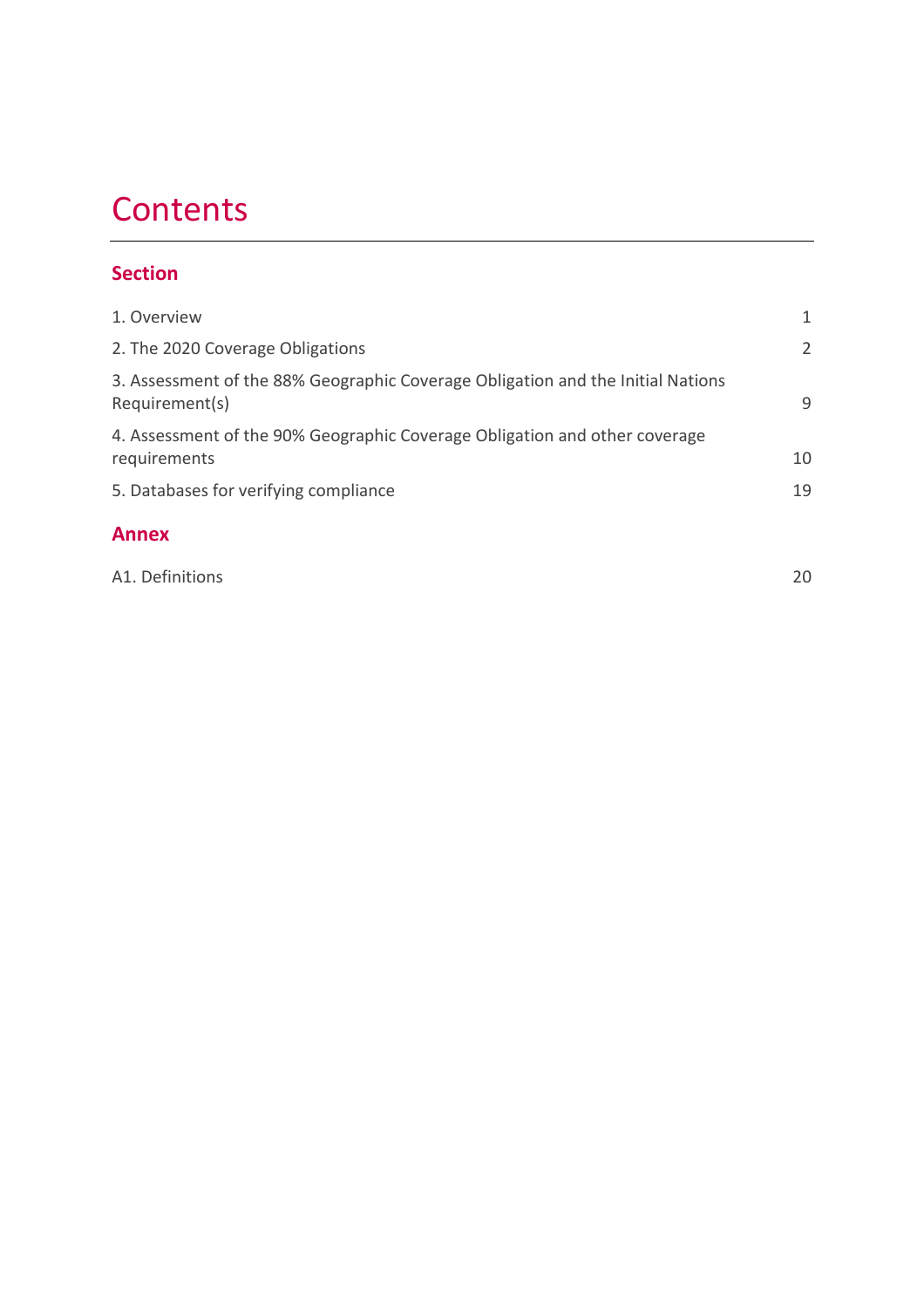# <span id="page-2-0"></span>1. Overview

The licensees of the 900 MHz and 1800 MHz bands (referred to in this document variously as the "**MNOs**" or the "**Licensee(s)**") have agreed with Government that each will achieve 88% geographic coverage by providing additional coverage from sites in Partial Not Spots within 4 years. In addition, within 6 years each MNO will achieve at least 90% geographic coverage, including: (i) a coverage uplift of at least 1% in Total Not Spots, (ii) as far as possible, coverage from the Extended Area Service sites which the Home Office is intending to build and (iii) certain minimum thresholds concerning roads, premises and the Nations (the "**2020 Coverage Obligations**").

The MNOs have consented to the variation by Ofcom of their relevant wireless telegraphy licences to include conditions giving effect to this agreement.

The 2020 Coverage Obligations provide that Ofcom will assess the Licensee's compliance with the obligations after the date at which each obligation is due to have been met by reference to a document entitled "*2020 Coverage Obligations - Notice of compliance verification methodology*" which is notified to the MNOs under condition (8) of the relevant licences.

This document is the "2020 Coverage Obligations - Notice of compliance verification methodology" and is hereby notified to the MNOs accordingly.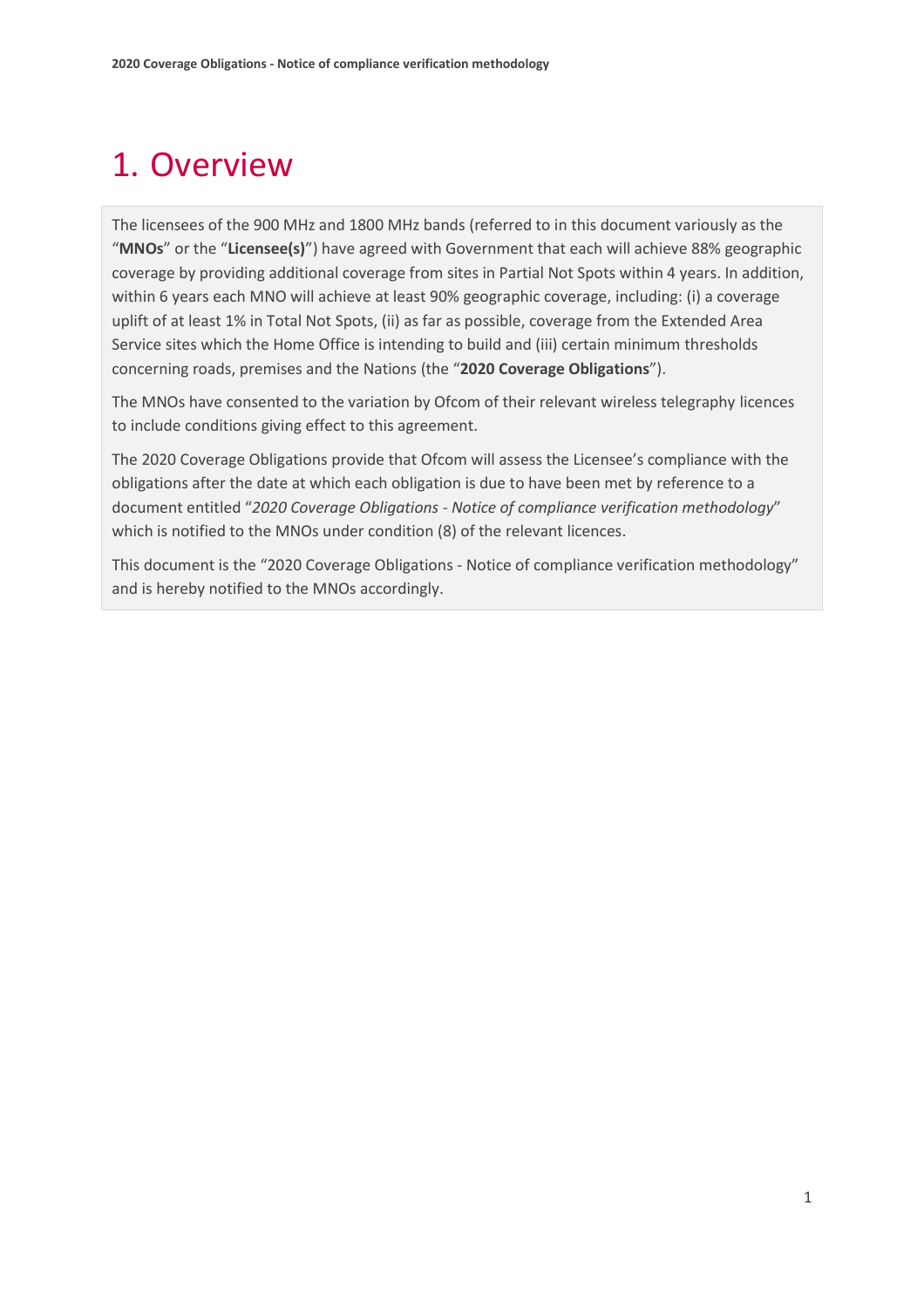# 2. The 2020 Coverage Obligations

### **Licence conditions**

2.1 The licences held by the MNOs which cover frequencies in the 900 MHz and 1800 MHz bands (the "**Licence**") have been varied to include the following coverage obligations (referred to in this Notice as the "**2020 Coverage Obligations**").

#### **2020 Coverage Obligations**

#### *Definitions*

- (1) For the purposes of interpreting conditions (2)-(8) below, these terms shall have the following meaning:
	- (a) "**2019 Baseline Coverage Level**" means the Licensee's coverage footprint of the Required Service as measured by the Licensee's predictive model on the basis of their September 2019 data as submitted to Ofcom in October 2019;
	- (b) "**2020 Baseline Coverage Footprint**" means the Licensee's coverage footprint of the Required Service as submitted to Ofcom in January 2020 on the basis of: (i) the data submitted to Ofcom in September 2019 for the Connected Nations 2019 report and (ii) the Licensee's forward-looking predictions for any additional site which is expected to be on-air by 30 June 2020, excluding any site which is not on-air by 30 June 2021;
	- (c) "**Available"**, for the purposes of condition (4)(a), has the meaning given in the Grant Agreement;
	- (d) "**EAS Site**" means: (i) any of the 292 extended area service sites that the Home Office is intending to build to improve coverage in remote areas and (ii) any alternative or additional extended area service site which is publicly funded in the same way whose location is specified by Government by 31 March 2024, excluding any such site the deployment of which would materially duplicate the coverage from any site in Total Not Spots for which land has already been acquired by the Licensee;
	- (e) "**Full Coverage Area**" means a geographical area within the UK falling within all the MNOs' 2020 Baseline Coverage Footprints;
	- (f) "**Grant Agreement**" means the funding agreement entered into by Government and the SRN Entity in March 2020, as amended on 1 March 2021;
	- (g) "**Initial Coverage Deadline**" means 30 June 2024;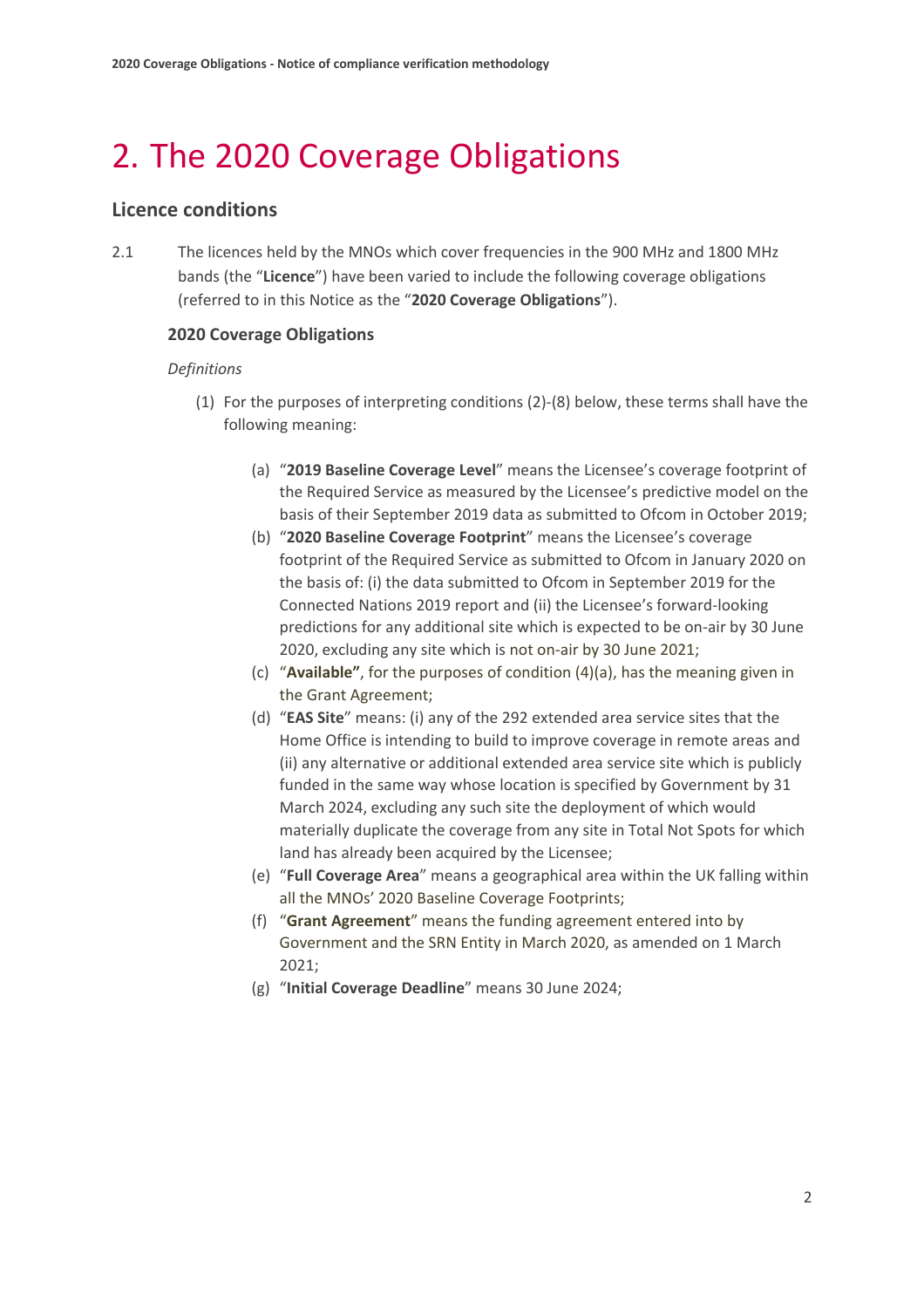- (h) "MNO" (Mobile Network Operator) means each of EE Limited,<sup>1</sup> Hutchison 3G UK Limited, $\scriptstyle{2}$  Telefónica UK Limited $\scriptstyle{3}$  and Vodafone Limited $\scriptstyle{4}$  (collectively, the "**MNOs**");
- (i) **"Partial Not Spot"** means a geographical area within the UK falling within at least one, but not all, the MNOs' 2020 Baseline Coverage Footprints;
- (j) "**Required Service**" means an electronic communications network that provides with a confidence level of more than 95% a mobile telecommunications service to users (i) with a sustained downlink speed of not less than 2 megabits per second, and (ii) on which 90 second voice calls can be made without interruption. This is equivalent to providing an outdoor LTE telecommunications service at a predicted mean signal strength of at least -105dBm;
- (k) "**Road**" means all motorway, A-road, B-road, minor (non-numbered) roads and local roads excluding restricted access, private roads and cul-de-sacs;
- (l) "**Subsequent Coverage Deadline**" means, in relation to each obligation that falls due on such deadline, 31 January 2027, unless Government suspends funding in response to a "Suspension Event" (as defined in the Grant Agreement), in which case the deadline shall be extended by the number of days included within such suspension;
- (m) **"SRN Entity"** means the joint venture set up by the MNOs to run the SRN Programme;
- (n) "**SRN Programme**" means the programme agreed between the MNOs and Government in March 2020 to improve mobile coverage in rural areas;
- (o) "**Total Not Spot**" means geographical areas within the UK falling outside all the MNOs' 2020 Baseline Coverage Footprints.

<sup>1</sup> **EE Limited**, registered in England under company number 02382161. Registered office address: Trident Place, Mosquito Way, Hatfield, Hertfordshire, AL10 9BW.

<sup>2</sup> **Hutchison 3G UK Limited**, registered in England under company number 03885486. Registered office address: Star House, 20 Grenfell Road, Maidenhead, Berkshire, SL6 1EH.

<sup>3</sup> **Telefónica UK Limited**, registered in England under company number 01743099. Registered office address: 260 Bath Road, Slough, Berkshire, SL1 4DX.

<sup>4</sup> **Vodafone Limited**, registered in England under company number 01471587. Registered office address: Vodafone House, The Connection, Newbury, Berkshire, RG14 2FN.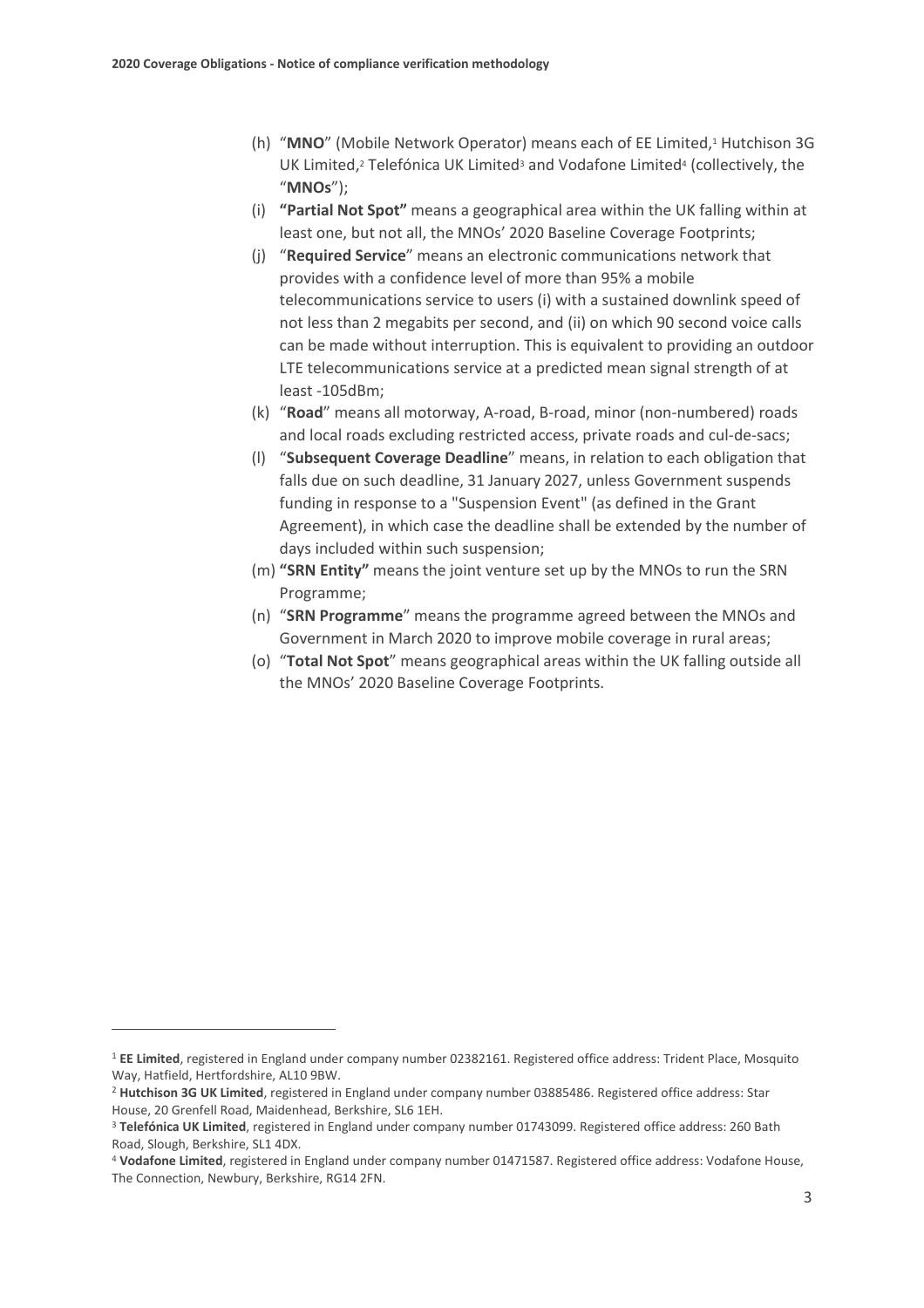#### *88% coverage*

- (2) By the Initial Coverage Deadline the Licensee shall provide, and thereafter maintain, the Required Service to an area covering at least:
	- (a) 88% of the geographic landmass of the United Kingdom;
	- (b) [*MNO specific value, which is 93% for EE Limited, 91% for Hutchison 3G UK Limited, 92% for Telefónica UK Limited and Vodafone Limited*] of the geographic landmass of England;
	- (c) [*MNO specific value, which is 89% for EE Limited, 91% for Hutchison 3G UK Limited and Telefónica UK Limited, 93% for Vodafone Limited*] of the geographic landmass of Northern Ireland;
	- (d) [*MNO specific value, which is 75% for EE Limited and Telefónica UK Limited, 72% for Hutchison 3G UK Limited, 76% for Vodafone Limited*] of the geographic landmass of Scotland; and
	- (e) [*MNO specific value, which is 83% for EE Limited and Hutchison 3G UK Limited, 82% for Telefónica UK Limited and Vodafone Limited*] of the geographic landmass of Wales.

In meeting these obligations, the Licensee shall ensure that:

- (i) any additional coverage relative to the 2020 Baseline Coverage Footprint is either:
	- (A) provided in Partial Not Spots;
	- (B) gained by deploying on sites located in Partial Not Spots; or
	- (C) gained by deploying on sites located in a Full Coverage Area, provided that any such coverage which is added in Total Not Spots does not exceed 0.3% of the geographic landmass of the United Kingdom; and
- (ii) any additional coverage which is provided in Total Not Spots does not limit the Licensee's ability to meet condition (4)(b)(ii) below.

#### *90% coverage*

- (3) By the Subsequent Coverage Deadline the Licensee shall provide, and thereafter maintain, the Required Service to an area covering at least:
	- (a) 90% of the geographic landmass of the United Kingdom;
	- (b) [*MNO specific value, which is 94% for EE Limited, 91% for Hutchison 3G UK Limited, 93% for Telefónica UK Limited, 92% for Vodafone Limited*] of the geographic landmass of England;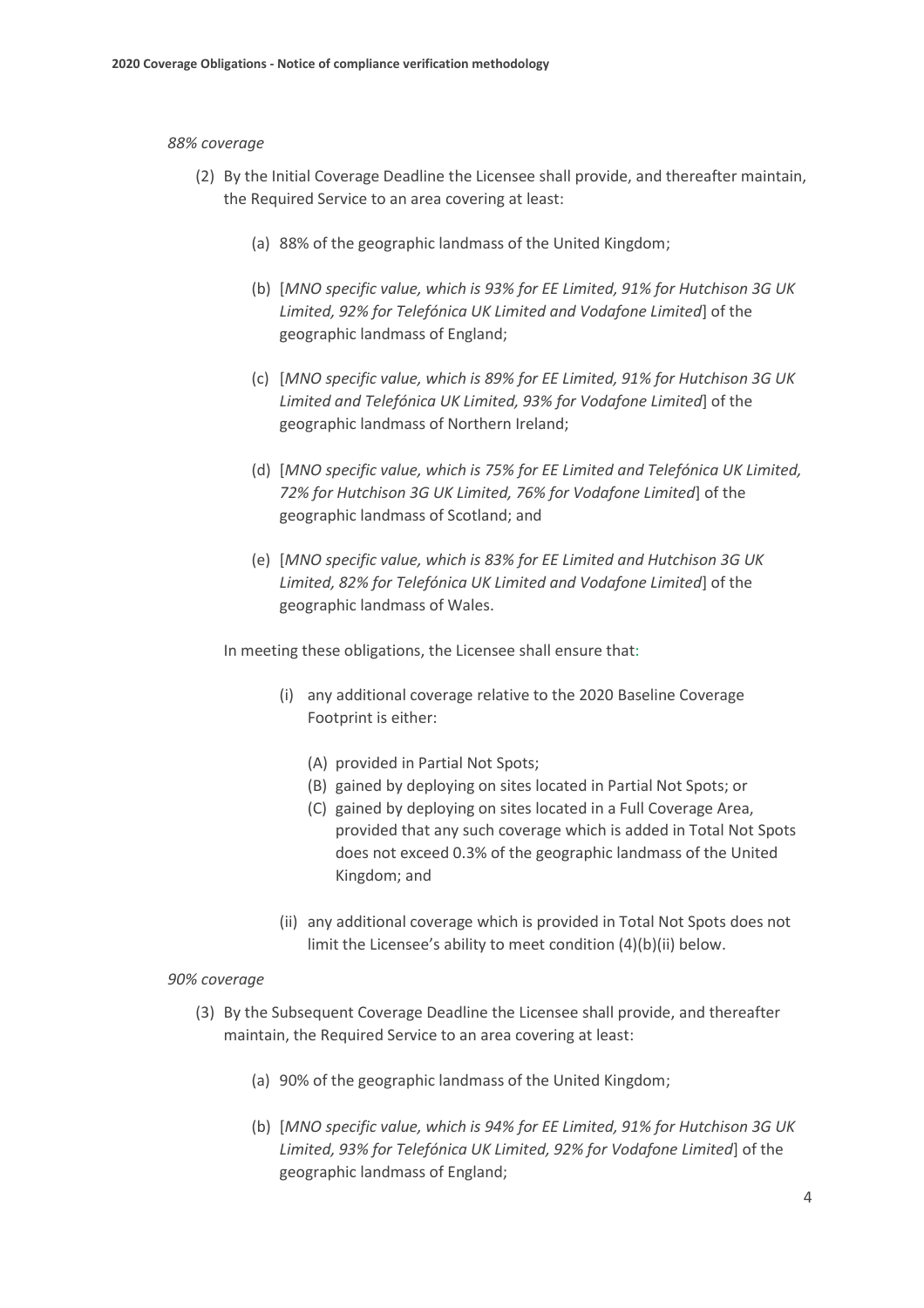- (c) [*MNO specific value, which is 89% for EE Limited, 91% for Hutchison 3G UK Limited, 92% for Telefónica UK Limited, 93% for Vodafone Limited*] of the geographic landmass of Northern Ireland;
- (d) [*MNO specific value, which is 85% for EE Limited, Telefónica UK Limited and Vodafone Limited, 82% for Hutchison 3G UK Limited*] of the geographic landmass of Scotland;
- (e) [*MNO specific value, which is 88% for EE Limited, 85% for Hutchison 3G UK Limited and Vodafone Limited, 86% for Telefónica UK Limited*] of the geographic landmass of Wales;
- (f) [*MNO specific value, which is 40,000 for EE Limited, 140,000 for Hutchison 3G UK Limited, 90,000 for Vodafone Limited and Telefónica UK Limited*] premises in the United Kingdom which do not fall within the Licensee's 2019 Baseline Coverage Level. Premises which are built after September 2019 will not count towards satisfaction of this requirement; and
- (g) [*MNO specific value, which is 4,000 for EE Limited and Hutchison 3G UK Limited, 10,000 for Telefónica UK Limited and 8,500 for Vodafone Limited*] kilometres of Roads in the United Kingdom which do not fall within the Licensee's 2019 Baseline Coverage Level. Roads which are built after September 2019 will not count towards satisfaction of this requirement.

#### *Coverage from the Extended Area Service Sites and in Total Not Spots*

- (4) In meeting the obligations set out in condition (3)(a), the Licensee shall ensure that any coverage required to meet such condition which is incremental to the 88% geographic coverage to be met under condition (2)(a):
	- (a) includes, as far as possible, coverage from the EAS Sites in so far as these sites are made Available by the Home Office no later than one year before the Subsequent Coverage Deadline and continue to be made Available to the Licensee for the duration of this condition; and
	- (b) the remaining additional coverage:
		- (i) is provided in areas that are Total Not Spots and are not provided with the Required Service from either sites located within the 2020 Baseline Coverage Footprint or the EAS Sites, as far as possible by deploying on any other publicly funded sites; and
		- (ii) includes, in any case, at least 1 percentage points in such areas.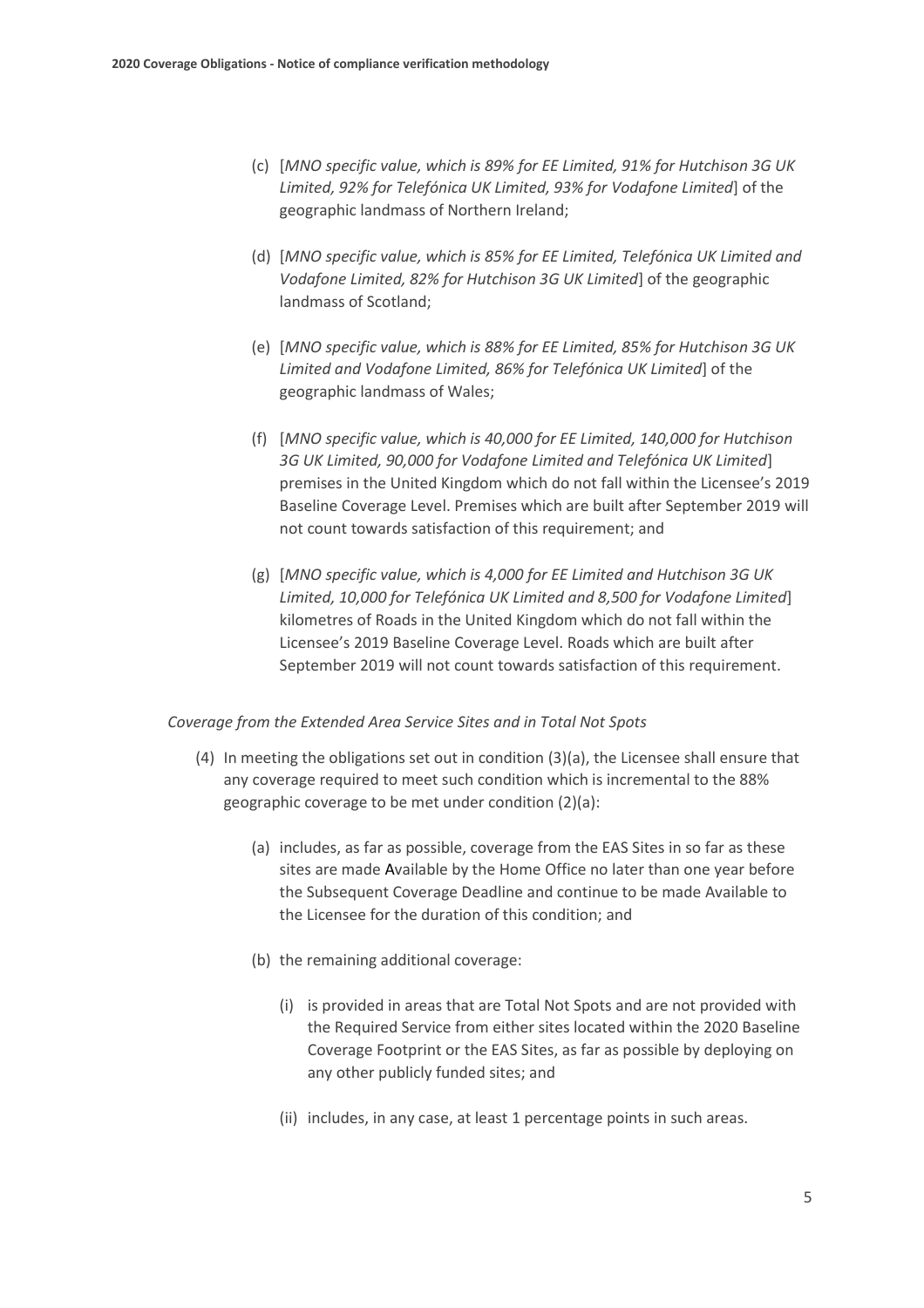#### *Proportionate reduction*

(5) The obligations set out in conditions (3)(a)-(e) and (4) will be removed or proportionately reduced if the conditions described in the document "*2020 Coverage Obligations - Notice of compliance verification methodology*" published by Ofcom in March 2020 (and updated in July 2021) are met.

#### *Duration*

(6) The obligations set out in conditions (3) and (4) will remain in force for 14 years from the Subsequent Coverage Deadline.

#### *Technology neutrality*

(7) For the avoidance of doubt, the Licensee is permitted to meet the obligations set out in this Licence using any frequencies and technologies available to the Licensee.

#### **Assessment of compliance with the 2020 coverage obligations**

(8) Ofcom will assess the Licensee's compliance with the obligations set out in conditions (2) to (4) after the date at which each obligation is due to have been met by reference to the document "*2020 Coverage obligations - Notice of compliance verification methodology*" notified by Ofcom to the Licensee in March 2020 (and updated in July 2021). In addition to verifying compliance when these obligations fall due, Ofcom may repeat this assessment from time to time to ensure continued compliance.

#### **Conditionality of the 2020 Coverage Obligations**

- 2.2 The 2020 Coverage Obligations, as set out in the Licence, are conditional on the factors set out in this Notice.
- 2.3 The Licensee will not be required to comply with the 2020 Coverage Obligations if:
	- Ofcom offers or imposes any coverage obligations as part of the selection process for awarding the licences to use the 700 MHz and 3.6-3.8 GHz frequencies; or
	- Government does not commit funding of £354.6m (the "**Grant Sum**") to the SRN Programme at the outset of the programme or if, at a later date following such commitment, the Grant Agreement is terminated on the grounds that valid grant claims have not been paid or Government decides at its discretion to withdraw all future funding from the SRN Programme, unless such funding is validly withdrawn in accordance with clause 30.1 of the Grant Agreement in response to the occurrence of a "Trigger Event", (as defined in the Grant Agreement) that is not subsequently rendered invalid under clause 30.9 of the Grant Agreement (with such clause references being references to the clauses as at the date of execution of the Grant Agreement).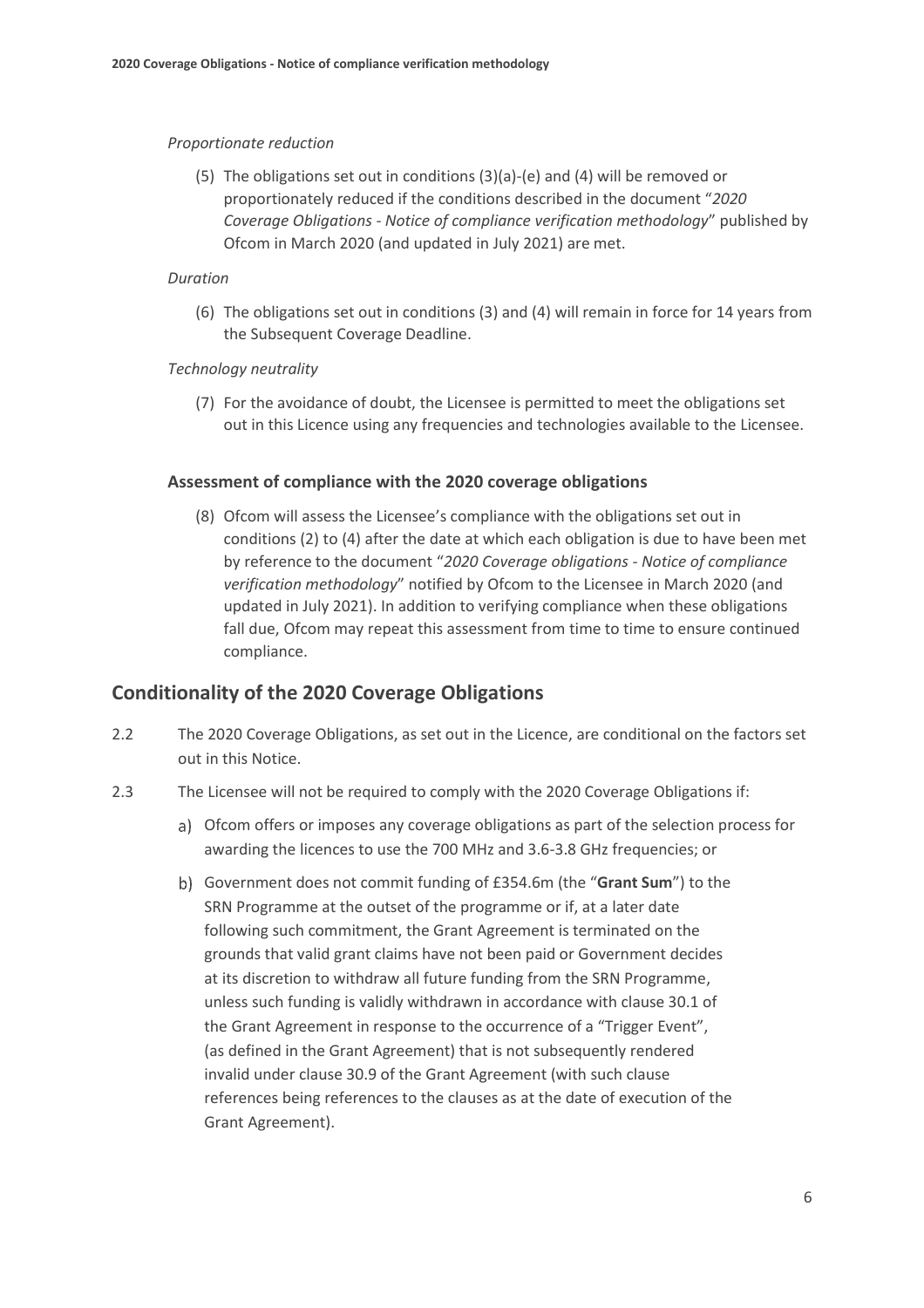- 2.4 In addition, subject to paragraph [2.6](#page-8-0) below, the obligations set out in conditions (3)(a)-(e) and (4)(b) of the Licence will be subject to a proportionate reduction to the extent that any element of the Grant Sum is not made available, unless:
	- a) funding is validly withdrawn in accordance with clause 30.1 of the Grant Agreement in response to the occurrence of a "Trigger Event" (as defined in the Grant Agreement) that is not subsequently rendered invalid under clause 30.9 of the Grant Agreement in which case these obligations will remain in place without any reduction; or
	- b) funding is reduced by mutual agreement between the parties to the Grant Agreement (e.g. where the parties agree that funding could be reduced without impacting the outcomes of the SRN Programme), in which case these obligations will remain in place without any reduction, unless otherwise determined as part of that agreement and given effect through a licence variation.
- 2.5 The Licensee will not be required to comply with the obligations in conditions  $(3)(a)-(e)$ and 4 of the Licence if in accordance with the Grant Agreement (clause 8A) the relevant funding is suspended following a "Mandatory Suspension Event" and the "Suspension Period" does not cease within three years. For the avoidance of doubt, the obligation set out in condition (4)(a) of the Licence will remain in place if such suspension is not in respect of the funding of the EAS sites.
- <span id="page-8-0"></span>2.6 The Licensee will not be required to comply with the relevant obligations in conditions (3)(a)-(e) and (4) of the Licence if Government is unable to provide funding for the costs of meeting these obligations as part of the SRN Programme, as a result of a court order or a binding decision of an administrative or regulatory body setting aside the relevant funding agreement or requiring the setting aside of it.
- 2.7 The Licensee will not be required to comply with the obligations set out in conditions (3)(f) and (3)(g) of the Licence under the following circumstances:
	- a) if the MNOs collectively bring additional coverage (the Required Service) to 280,000 unique premises<sup>5</sup> by the Subsequent Coverage Deadline which did not receive the Required Service from all four Licensees in September 2019, the Licensee will not be required to comply with the obligation set out in condition (3)(f) of the Licence; and
	- b) if the MNOs collectively bring additional coverage (the Required Service) by the Subsequent Coverage Deadline to 16,000 unique kilometres of Roads which did not receive the Required Service from all four Licensees in September 2019, the Licensee will not be required to comply with the obligation set out in condition (3)(g) of the Licence.

<sup>5</sup> For example, a premises located in an area with no coverage today which receives coverage from at least one MNO shall count as one additional premises (regardless of how many MNOs provide this increase in coverage) and a premises located in an area where one MNO provides coverage which receives coverage from other MNOs shall count as one premises, regardless of how many MNOs provide new coverage here.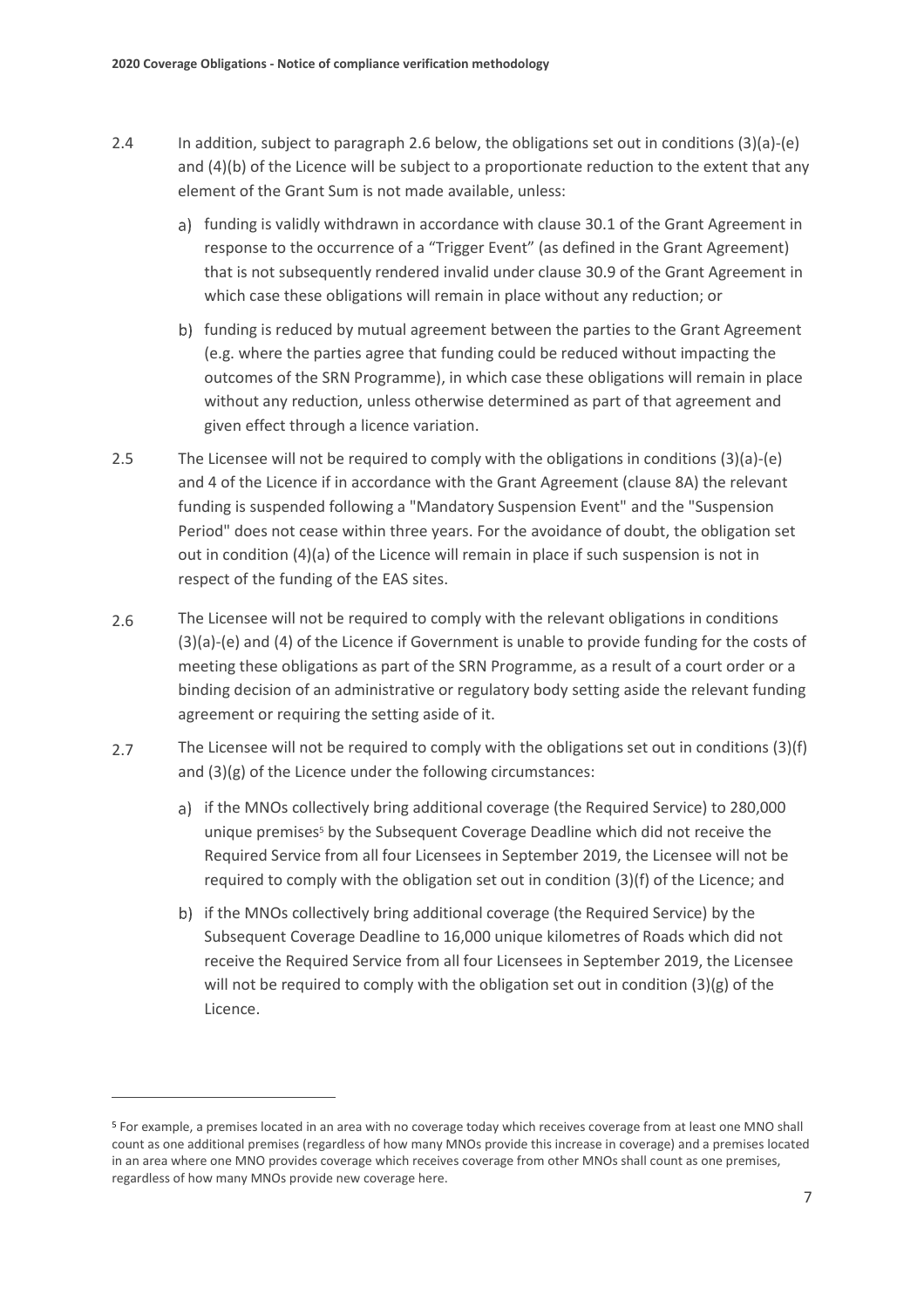- 2.8 The Licensees will, by 31 July 2020, produce a radio plan (the "**Initial Radio Plan**") which details how they intend to comply with the obligations set out in conditions (2) to (4) of the Licence. This plan must have been approved by the Licensee's Chief Technology Officer (or equivalent) as a plan developed on a reasonable basis to provide a level of coverage that, if delivered, would meet these obligations.
- 2.9 In assessing compliance with the obligations set out in conditions (3)(a)-(e) and (4) of the Licence, Ofcom will determine whether, if it is not possible to provide coverage in the locations specified in the Initial Radio Plan, the Licensee has made reasonable endeavours to provide coverage from alternative locations to meet these obligations in accordance with the approach set out in section 4 of this Notice. If Ofcom determines that the Licensee has made reasonable endeavours, the obligations set out in conditions (3)(a)-(e) and (4)(b) may be subject to a proportionate reduction, as further specified in section 4 of this Notice.

## **Technology neutrality**

- 2.10 In accordance with the principle of technology neutrality, the 2020 Coverage Obligations do not impose the use of any specific technology. Therefore, the obligation holders may use any of their portfolio of licensed mobile spectrum to deliver the Required Service in meeting the 2020 Coverage Obligations.
- 2.11 In this Notice, reference is made to Ofcom's approach to monitoring and verifying compliance with the 2020 Coverage Obligations based on a service provided using current LTE technology. As set out above, it will also be open to the MNOs to meet the obligations with alternative mobile broadband technologies, such as 5G, if they wish. Should MNOs so request, Ofcom will provide an additional relevant compliance verification methodology for that technology. In order to ensure that it is consistent with this methodology, Ofcom will ensure that consistent principles are applied.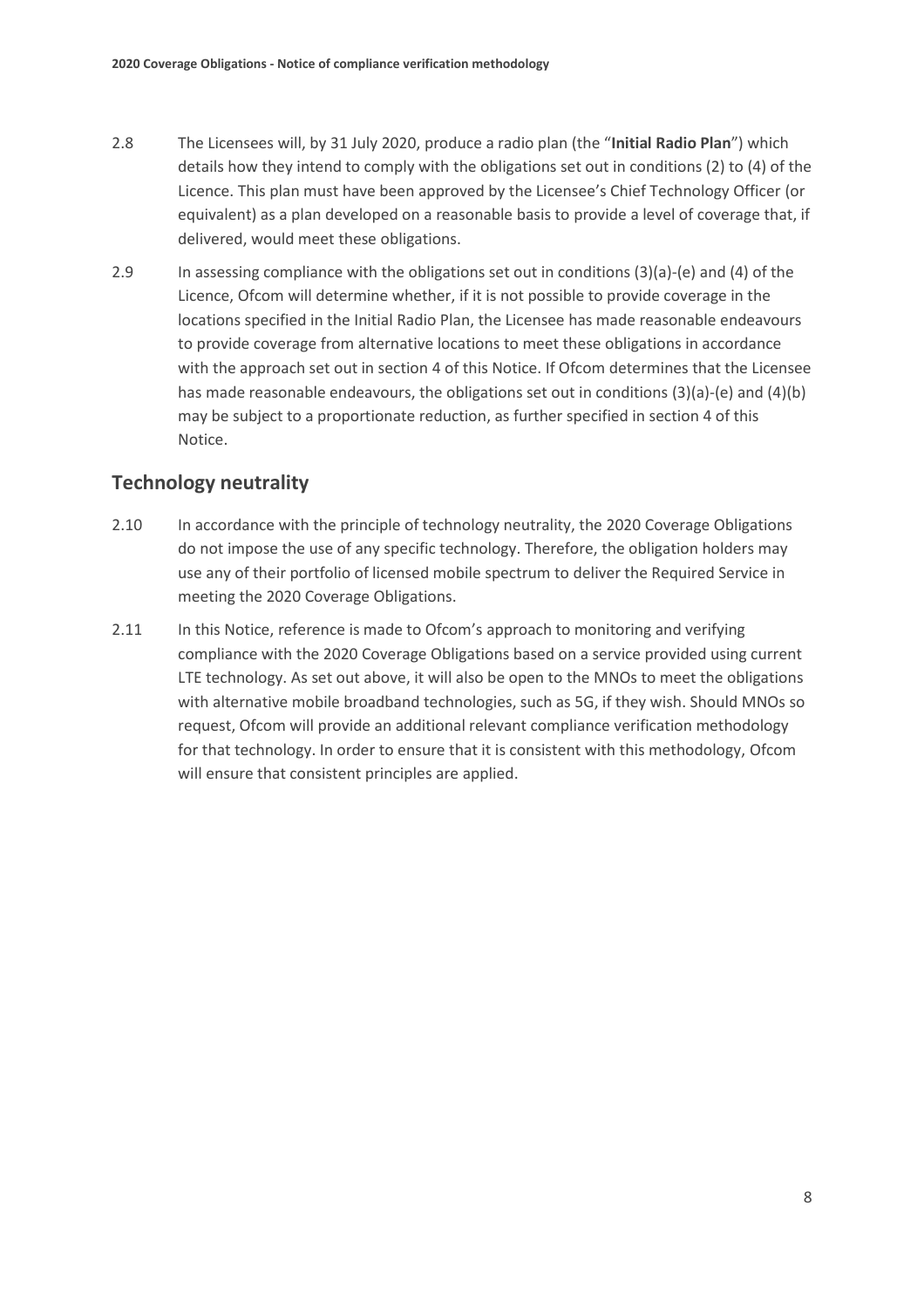# <span id="page-10-0"></span>3. Assessment of the 88% Geographic Coverage Obligation and the Initial Nations Requirement(s)

3.1 This section sets out the approach that Ofcom will take for assessing compliance with the obligations set out in condition (2) of the Licence. For the purposes of this Notice, these obligations are referred to as the "**88% Geographic Coverage Obligation**" (condition (2)(a)) and the "**Initial Nations Requirement(s)**" (conditions (2)(b)-(e)).

#### **Use of operators' models**

- 3.2 Ofcom will assess compliance with the 88% Geographic Coverage Obligation and the Initial Nations Requirement(s) using results from the Licensee's own predictive radio planning tools used for their own coverage planning purposes (the "**Licensee's model**").
- 3.3 Ofcom will require the Licensee to supply the details of the coverage provided by 4G technology, specifying which frequency band is used to predict such coverage by the Licensee's model as a result of all on-air sites.<sup>6</sup> Ofcom envisages that it will request this information to be provided in the format used for the purposes of Ofcom's on-line mobile coverage checker (i.e. signal strength on a grid of 100m x 100m pixels, referenced against the OSGB<sup>7</sup> national grid system).
- 3.4 To determine the levels of good quality geographic coverage predicted by the Licensee's model, Ofcom will apply an LTE average Reference Signals Received Power ("**RSRP**") threshold of -105 dBm (i.e. RSRP at or above this threshold with a 50% or higher confidence level). Coverage added in Total Not Spots from sites located in the Full Coverage Area, beyond the level specified in condition (2) of the Licence (i.e. 0.3% of the geographic landmass of the United Kingdom), shall not count towards compliance with the 88% Geographic Coverage Obligation.

#### **On-the-ground verification**

- <span id="page-10-1"></span>3.5 At the time of verifying compliance, Ofcom will undertake a verification exercise which will include drive testing in a sample of locations across different Nations. The purpose of this verification exercise is to ensure that the accuracy of the Licensee's model is reasonable.
- <span id="page-10-2"></span>3.6 The drive testing methodology will be in line with that used for verifying coverage data submitted by MNOs in Connected Nations. As noted above, Ofcom will update this as part of overall compliance verification methodology to account for new technologies, e.g. 5G, upon the MNOs' request.

<sup>6</sup> Sites that are in operation and provide mobile services to consumers.

<sup>7</sup> <https://www.ordnancesurvey.co.uk/resources/maps-and-geographic-resources/the-national-grid.html>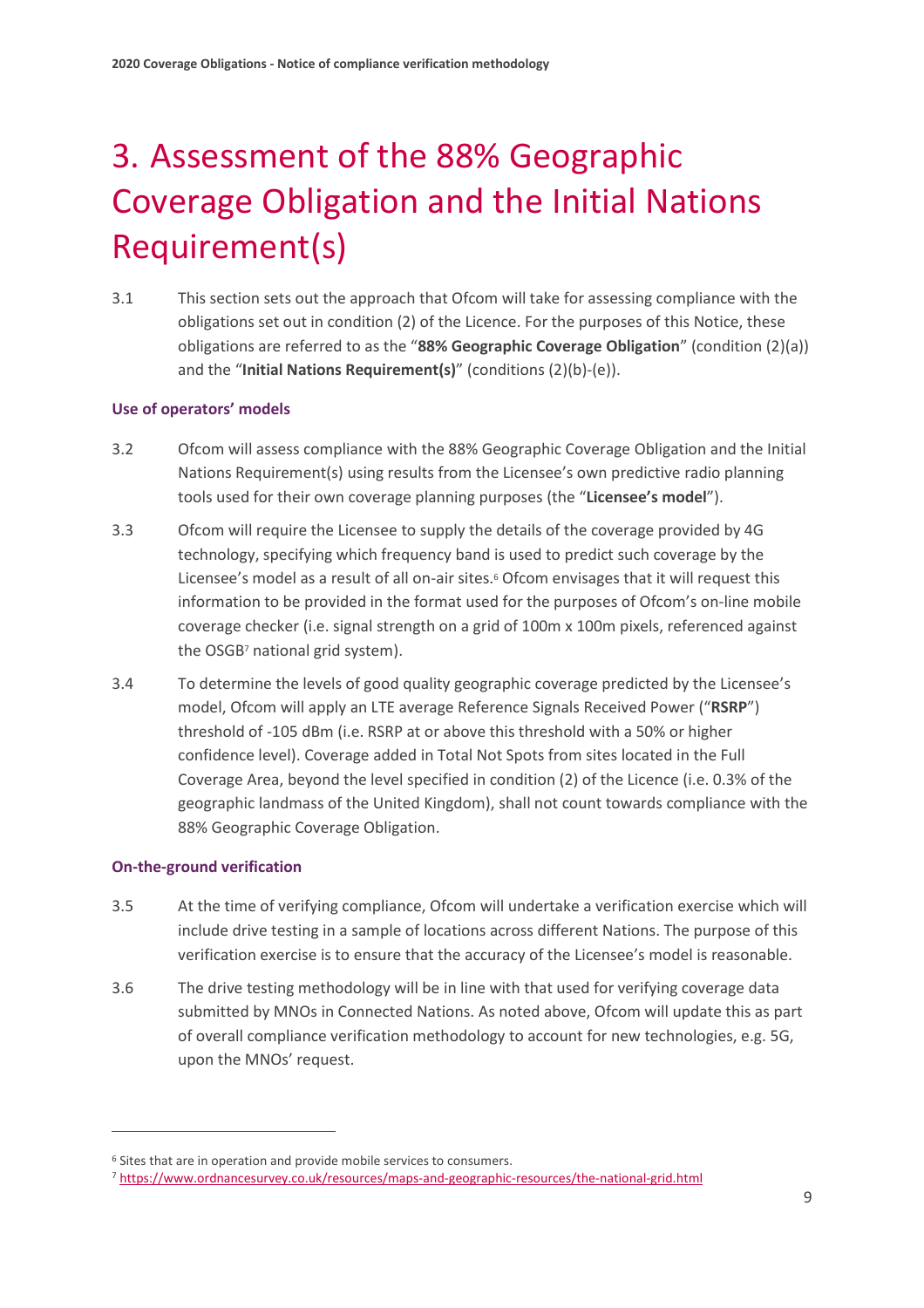# <span id="page-11-0"></span>4. Assessment of the 90% Geographic Coverage Obligation and other coverage requirements

4.1 This section sets out the approach Ofcom will take for assessing compliance with the obligations set out in conditions (3) to (4) of the Licence. For the purposes of this Notice, these obligations are referred to as the **"90% Geographic Coverage Obligation"** (condition (3)(a)), the **"Subsequent Nations Requirement(s)"** (conditions (3)(b)-(e)), the **"Premises Requirement"** (condition (3)(f)), the **"Roads Requirement"** (condition (3)(g)), the **"EAS Coverage Requirement"** (condition (4)(a)) and the **"Total Not Spots Requirement"** (condition (4)(b)).

## **The EAS Coverage Requirement (condition (4)(a))**

#### **Use of the operators' models**

- 4.2 At the time of verifying compliance with the EAS Coverage Requirement, Ofcom will require the Licensee to supply the details of the coverage predicted by the Licensee's model to have coverage at the level of the Required Service from all on-air sites, including the EAS Sites but excluding those other Publicly Funded (non-EAS) sites counting towards the 1% Total Not Spots Requirement, specifying which frequency band is used to predict such coverage. This also supports an assessment of whether and how far the proportionate reduction mechanism should apply as a result of coverage available from the EAS Sites.
- <span id="page-11-1"></span>4.3 Ofcom envisages that it will request this information to be provided in the format used for the purposes of Ofcom's on-line mobile coverage checker (i.e. signal strength and associated best server Site/Cell ID on a grid of 100m x 100m pixels, referenced against the OSGB national grid system). To determine the levels of good quality geographic coverage predicted by the Licensee's model, Ofcom will apply an LTE average RSRP threshold of -105 dBm (i.e. RSRP at or above this threshold with a 50% or higher confidence level).
- 4.4 Ofcom will assess the extent of the UK landmass in which the Licensee will be providing the Required Service through the EAS Sites and then assess the incremental coverage deriving only from these sites by removing any areas covered by the EAS Sites where another (non-EAS) site is providing coverage at the Required Service.
- 4.5 The Licensee shall, at the same time, be required to submit the details of the number, location and technical specification of the EAS Sites, as well as any evidence for a variance in the number, location and technical specification of these sites.

#### **On-the-ground verification**

4.6 Ofcom will undertake on-the-ground testing of the Licensee's predictions as set out in paragraphs [3.5](#page-10-1)[-3.6.](#page-10-2)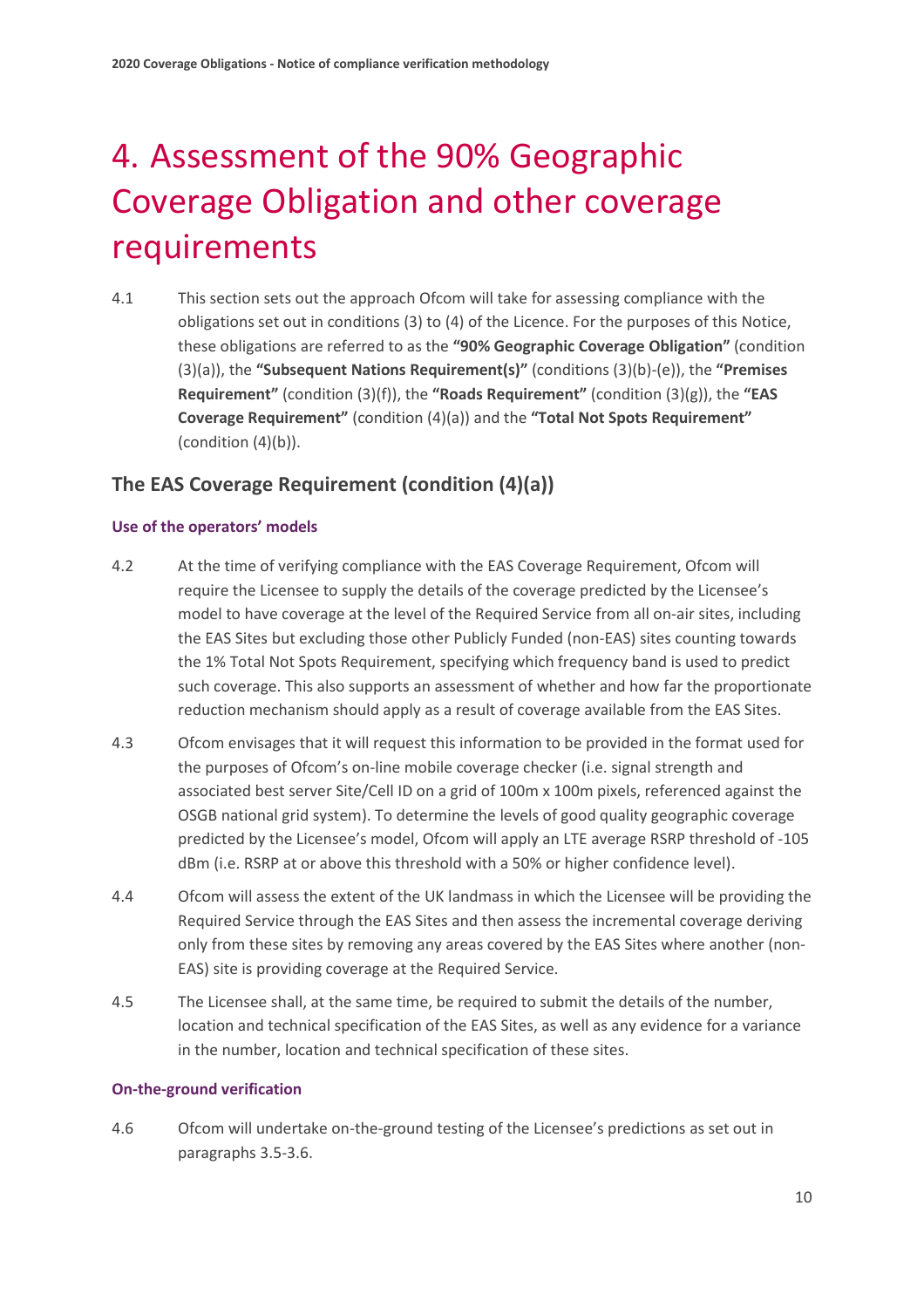4.7 Where evidence has been provided that any of the EAS Sites has not been made Available by reference to the Preferred Specifications, Ofcom will undertake checks to confirm this is the case.

#### **Proportionate reduction of the 90% Geographic Coverage Obligation due to the EAS coverage**

4.8 If coverage falls below the levels predicted in the Initial Radio Plan as a result of any of the EAS Sites not having been made Available by reference to the Preferred Specifications, the reduction in coverage from the EAS Coverage Requirement will be included in the proportionate reduction mechanism for the 90% Geographic Coverage Obligation in line with the approach set out in paragraphs [4.26](#page-14-0)[-4.35](#page-18-0) below.

### **Total Not Spots Requirement (condition (4)(b))**

#### **Use of a single model**

- <span id="page-12-0"></span>4.9 The MNOs have agreed that the SRN Entity will develop a single model within 18 months from 11 March 2020 for planning and deploying new Publicly Funded (non-EAS) Sites to deliver at least 1% coverage in Total Not Spots, and that they will each check its outputs against their own models. The MNOs will provide Ofcom with sufficient evidence for Ofcom to determine whether it considers this single model provides a reasonable basis to measure compliance with the Total Not Spots Requirement. If Ofcom concludes that the single model provides a reasonable basis for measuring compliance, at the time of verifying compliance, Ofcom will use coverage maps produced by this single model to assess whether at least 1% coverage is delivered in Total Not Spots, excluding the coverage from the EAS Sites. Ofcom will use the approach set out in paragraph [4.3](#page-11-1) above to determine the coverage reported by the single model.
- <span id="page-12-1"></span>4.10 If the MNOs fail to provide a single model to Ofcom's reasonable satisfaction by 11 September 2021, an Ofcom compliance model will be used instead for the purpose of assessing compliance with the Total Not Spots Requirement, to be notified to the Licensee in due course following consultation.

### **90% Geographic Coverage Obligation (condition (3)(a))**

- 4.11 After the Subsequent Coverage Deadline has expired, Ofcom will assess whether the Licensee provides the Required Service from all sites in its network to an area covering at least 90% of the UK geographic landmass, including by deploying on the EAS Sites as far as possible and providing at least an additional 1% coverage in Total Not Spots. This assessment will be done by determining the coverage provided by new sites built in Total Not Spots over the relevant period on the basis of results supplied in accordance with the agreed single model, combined with the coverage predicted from all other sites in the Licensee's network on the basis of its own models, including an analysis of where EAS Sites have been deployed on.
- 4.12 Where Ofcom considers that suitable evidence has been provided to demonstrate that reasonable efforts were made to meet the Total Not Spots Requirement and the EAS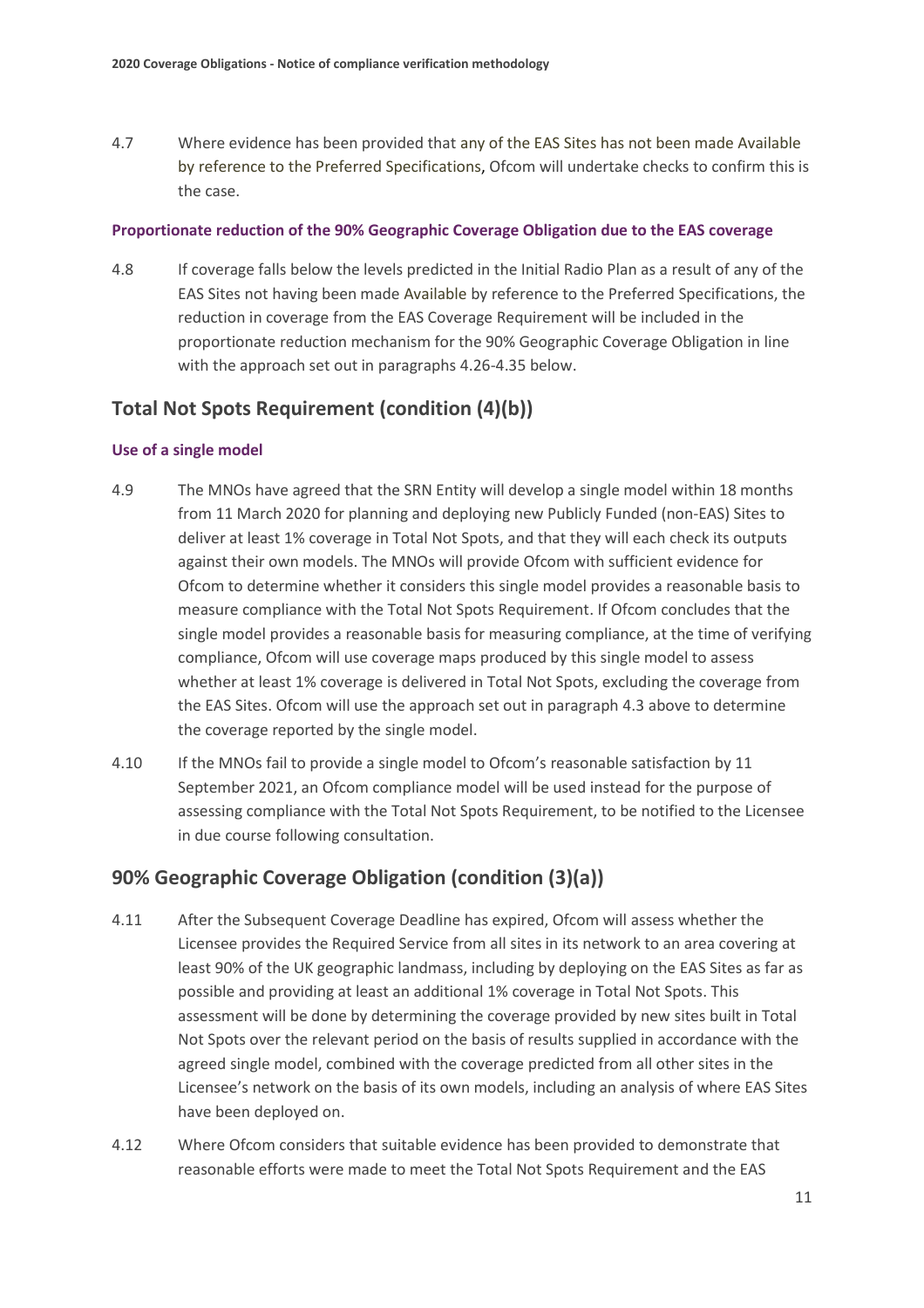Requirement, the 90% Geographic Coverage Obligation will be subject to a proportionate reduction in line with the approach set out in paragraphs [4.26](#page-14-0)[-4.35](#page-18-0) below.

# **Premises Requirement (condition (3)(f))**

- 4.13 To assess compliance with the Premises Requirement, Ofcom will use the combined outputs of: (i) the coverage predicted from all Publicly Funded (non-EAS) Sites in accordance with the predictions of the model referred to in paragraph[s 4.9-](#page-12-0)[4.10](#page-12-1) above and (ii) the coverage predicted from all other sites in the Licensee's network, including any EAS Site, in accordance with the coverage predicted by the Licensee's model.
- 4.14 Specifically, on the basis of the 2019 Baseline Coverage Level, Ofcom will determine the areas (i.e. pixels) in which the MNOs' models predict that they provide the Required Service and calculate the number of premises located in areas (i.e. pixels) where the MNOs' models show that the Required Service is not being provided at that time.
- 4.15 At the time of verifying compliance, Ofcom will require the MNOs to provide updated coverage predictions, based on the model referred to in paragraph[s 4.9-](#page-12-0)[4.10](#page-12-1) above in relation to any Publicly Funded (non-EAS) Sites and their own model for all other sites. Ofcom will follow the process described above to determine the number of premises which do not receive the Required Service at that time.
- 4.16 In order to determine whether the Licensee has met the Premises Requirement, the number of premises calculated as having been brought into its outdoor coverage footprint (i.e. the number of additional premises identified as receiving the Required Service at the time of compliance) must be at least equal to the operator-specific number set out in condition (4)(f) of the Licence.
- 4.17 In the event that the Licensee has not delivered the required number of premises, Ofcom will also assess whether the collective increase in premises covered by all operators set out in paragraph 2.7a) of this Notice has been met.
- 4.18 The premises dataset that shall be used for assessing compliance with the Premises Requirement is specified in section 5 below.

## **Roads Requirement (condition (3)(g))**

- 4.19 Ofcom will assess the extent of road coverage added from the Licensee's 2019 Baseline Coverage Level to the date of compliance using the predictions of (i) the single model for verifying compliance with the Total Not Spots Requirement and (ii) the Licensee's model for the remainder of its network.
- 4.20 Ofcom will assess the additional coverage from the 2019 Baseline Coverage Level on the basis of the length of road in pixels where the Required Service is newly provided and where any Road, as defined in the Licence, is present. The roads dataset that shall be used for assessing compliance with the Roads Requirement is specified in section 5.
- 4.21 In the event that the Licensee has not met this requirement, Ofcom will also make an assessment of the combined increase in roads coverage from all mobile network operators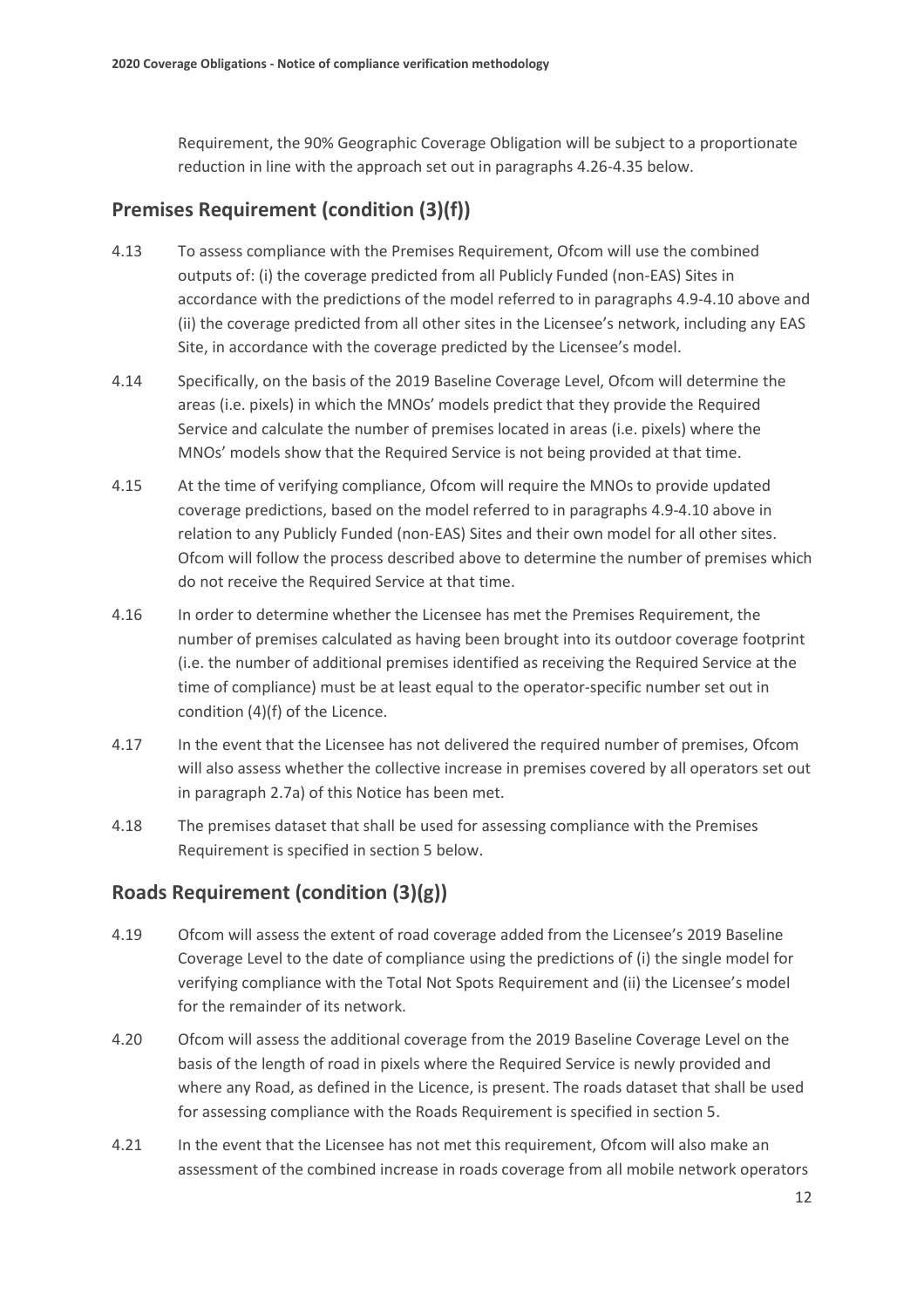over the relevant period and determine whether the condition set out in paragraph 2.7b) of this Notice applies.

## **Nations Requirements (conditions (3)(b) to (e))**

- 4.22 Ofcom will determine the level of geographic coverage provided by the Licensee in each nation following the same process as that set out for the Premises and Roads Requirements. That is to say that the coverage will be determined by combining: (i) the coverage predicted from all Publicly Funded (non-EAS) Sites contributing to the Total Not Spots Requirement in accordance with the predictions of the model referred to in paragraphs [4.9](#page-12-0)[-4.10](#page-12-1) above with (ii) the coverage predicted from all the Licensee's remaining sites, including any EAS Site, in accordance with the coverage predicted by the Licensee's model. For the avoidance of doubt, a further check on the cumulative coverage added in each of the nations shall not be made in respect of these conditions.
- 4.23 The extent of the landmass in each nation shall be defined with reference to the databases set out in section 5 and assessed on the basis of the number of pixels predicted to have coverage at the level of the Required Service.

# **Monitoring/Oversight of deployment**

- 4.24 As set out in paragraph 2.8 above, by 31 July 2020, the Licensees will produce an Initial Radio Plan which details how they intend to comply with conditions (2) to (4) of the Licence, alongside deployment on the EAS Sites.
- 4.25 Ofcom will consider the Licensees' Initial Radio Plan and comment on whether, in its view, the overall plan has been developed on a reasonable basis to deliver a level of coverage that, if delivered, would meet the 2020 Coverage Obligations.

# **Proportionate threshold reductions in duly justified cases**

- <span id="page-14-0"></span>4.26 The 90% Geographic Coverage Obligation, the Total Not Spots Requirement and the Subsequent Nations Requirement(s) will be subject to proportionate reductions, to be determined by Ofcom in accordance with the approach set out in paragraph[s 4.3](#page-18-0)4 [- 4.36,](#page-18-1) if:
	- a) Publicly Funded (non-EAS) Sites both these conditions are satisfied in respect of these
		- i) If actual deployment on any of the Publicly Funded (non-EAS) Sites provides less coverage than the level reasonably estimated by each individual MNO as set out in the Initial Radio Plan; and
		- ii) if actual deployment on alternative sites or in alternative locations which have been reasonably identified by the MNOs in accordance with paragraphs 4.27-4.32 in order to provide a comparable level of coverage to the Public Funded (non-EAS) sites does not, despite reasonable efforts, prove to be possible or results in less coverage than reasonably estimated in the Initial Radio Plan; or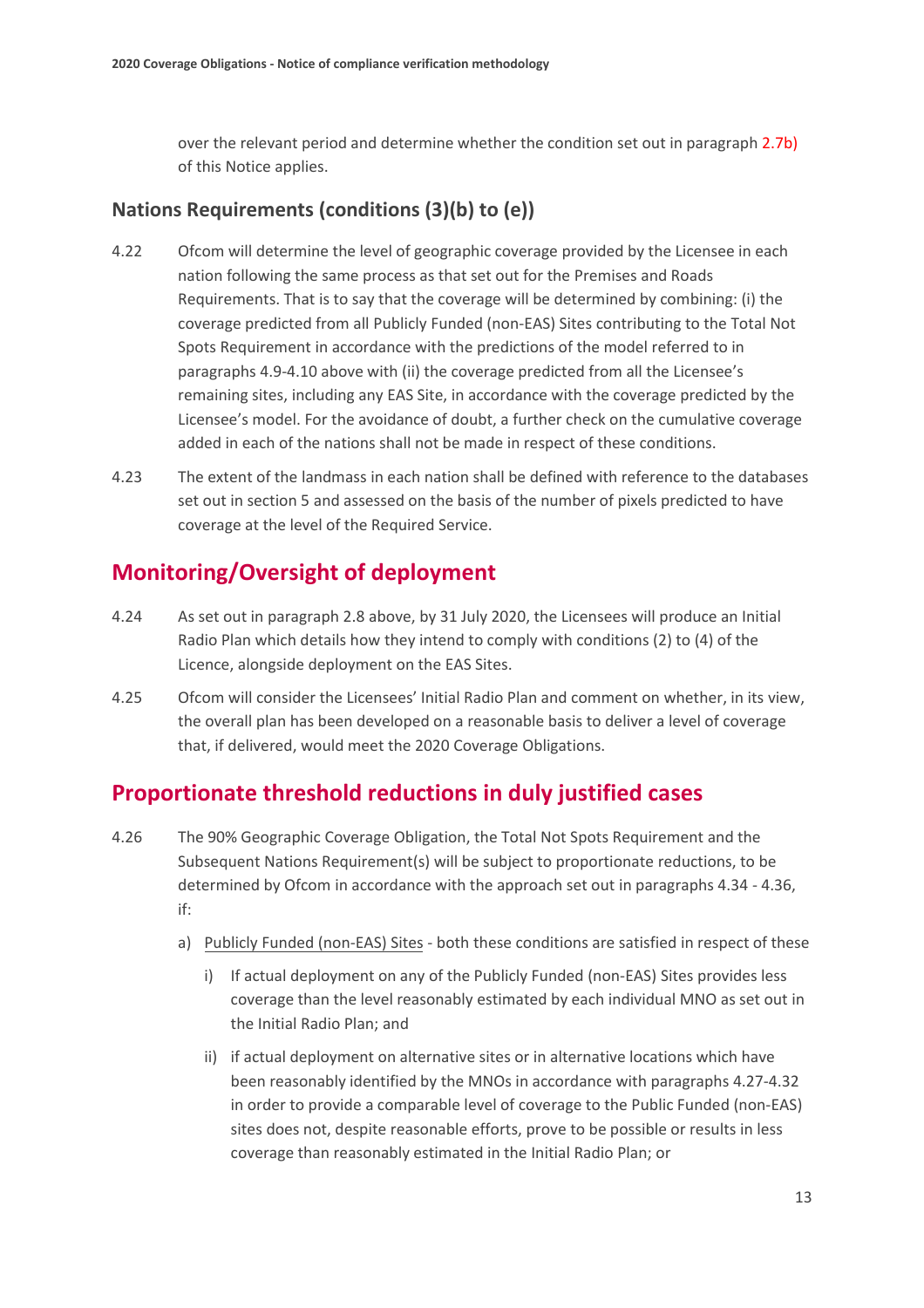b) EAS Sites – any of the EAS Sites have not been made Available by reference to the Preferred Specifications.

### **Reasonable endeavours**

- <span id="page-15-2"></span>4.27 If Ofcom considers that the Licensee has not met the 90% Geographic Coverage Obligation, the Total Not Spots Requirement, the EAS Requirement and/or the Subsequent Nations Requirement(s) after the Subsequent Coverage Deadline has expired, Ofcom will determine whether the Licensee has made reasonable efforts to meet these obligations based on the evidence provided by the Licensee.
- 4.28 Ofcom will take account of all relevant evidence available and/or provided to it, which, as applicable, Ofcom would expect to include but need not be limited to the matters set out below.
- 4.29 Ofcom will take account of whether actual deployment on any of the Publicly Funded (non-EAS) Sites provides less coverage than the level reasonably estimated by each individual MNO as set out in the Initial Radio Plan and if actual deployment on alternative sites or in alternative locations which have been reasonably identified by the MNOs in order to provide a comparable level of coverage does not, despite reasonable efforts, prove to be possible or results in less coverage than reasonably estimated in the Initial Radio Plan.
- <span id="page-15-0"></span>4.30 Ofcom would expect that, where it has not been possible to build any Publicly Funded (non-EAS) Sites as set out in the Licensee's Initial Radio Plan, the Licensee would provide evidence to demonstrate that:
	- a) the Licensee has made reasonable efforts to deliver these sites;
	- b) it has nevertheless not been possible to deliver the sites for reasons outside the Licensee's reasonable control;
	- c) the Licensee has made reasonable efforts to build a proportionate number of alternative sites to deliver comparable coverage to those sites that were not possible to deliver (see also paragrap[h 4.32j\)\)](#page-17-0); and
	- d) it has similarly nevertheless not been possible to deliver the alternative sites for reasons outside the Licensee's reasonable control.
- <span id="page-15-1"></span>4.31 Ofcom would also expect that, where it has not been possible to achieve coverage as originally predicted in the Licensee's Initial Radio Plan from any EAS Sites which have not been made Available (by reference to the Preferred Specifications), the Licensee would provide evidence of this and of the coverage that had been estimated in the Licensee's Initial Radio Plan as deriving from these sites.
- 4.32 Evidence provided by the Licensee in relation to the matters set out in paragraph [4.30](#page-15-0) above could include but need not be limited to the evidence set out below: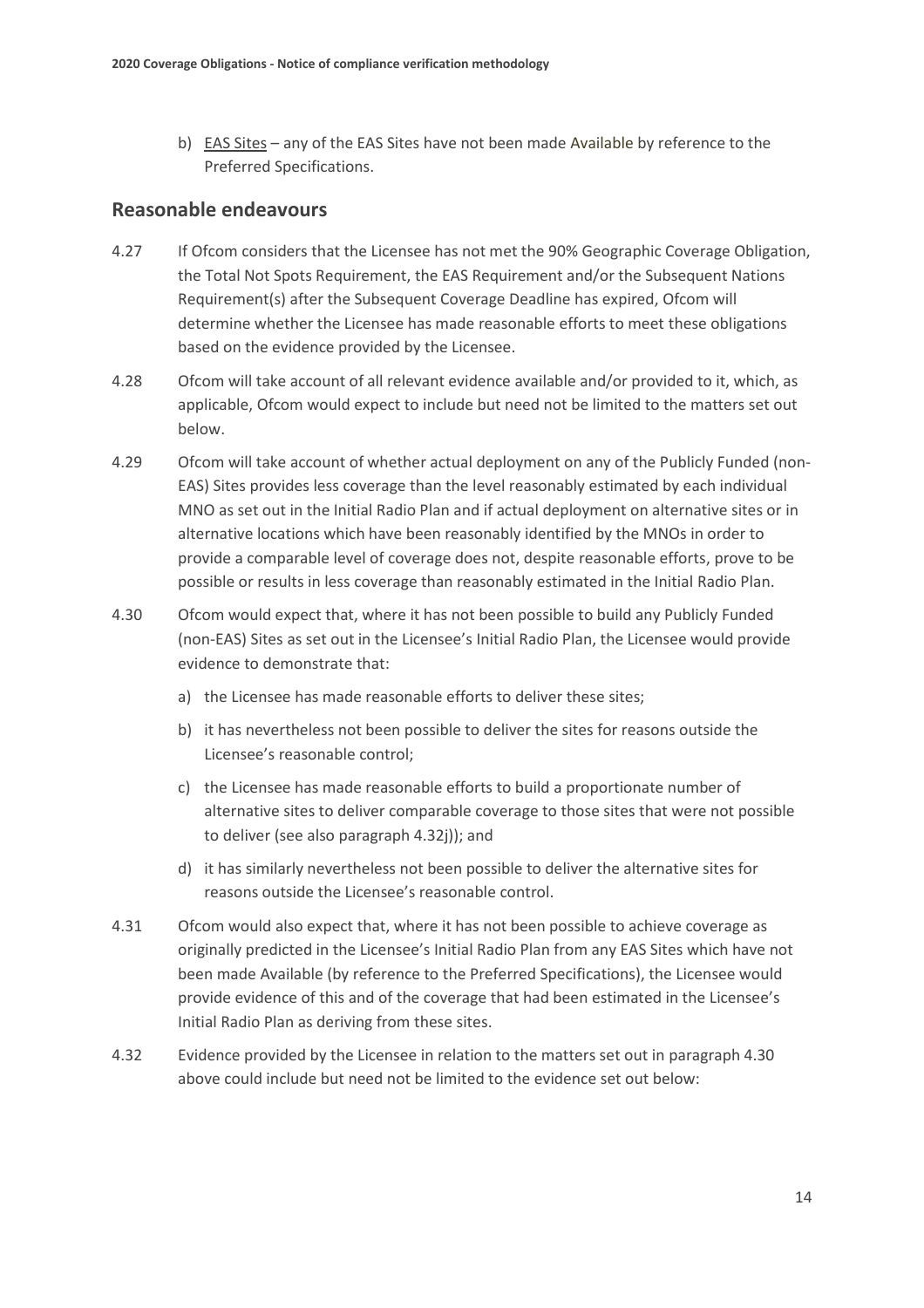#### **Inability to obtain required planning permission**

- a) Evidence that, notwithstanding reasonable engagement by the Licensee with relevant authorities, the Licensee had not been able to secure planning permission for the sites it had originally envisaged in its Initial Radio Plan;
- b) Evidence that the original application for a mast (height typically between 20-25 meters, unless there was a specific reason to consider that a higher mast could have been appropriate<sup>s</sup>) was reasonable in light of reasonable planning assumptions informed by any relevant local and national planning policy, including any relevant local development plan and that due regard had been given to the processes defined in the Code of Practice (where one exists) and that due effort had been made in the original site selection process to secure a site that limited the impact on any immediately neighbouring communities;
- c) Evidence that in the course of the planning application process, the Licensee had considered making any reasonable adjustments that had been requested by the local planning authority (for example any minor changes in height or positioning that would not significantly have impacted coverage, or any camouflaging requests that did not significantly impact costs);
- d) If the application was rejected, evidence as to whether the Licensee had considered any grounds for appeal, and if not, the Licensee's reasons for not doing so;
- e) Evidence of reasonable efforts made by the Licensee to obtain planning permission for alternative sites that could provide a similar level of coverage (subject to the considerations above);

#### **Inability to secure relevant landlord agreements at reasonable prices**

- f) Evidence submitted by the Licensee which shows that, having exercised all rights available to the Licensee (such as rights under the Electronic Communications Code, including commencing legal proceedings for test cases or for sites of strategic importance or particular value to the SRN Programme) and negotiated in good faith with any relevant third parties, the cost of site acquisition and/or rental had exceeded reasonable costs taking into account prevailing market conditions at the time of the acquisition and the valuation principles set out in the Electronic Communications Code;
- g) Evidence of any efforts made by the Licensee to identify and acquire alternative sites that could provide a similar level of coverage;

<sup>&</sup>lt;sup>8</sup> Specific reasons could include, for example, evidence that a taller mast could have resulted in overwhelming coverage advantages to key areas while not having a significantly greater impact to neighbouring communities than a shorter mast, and that planning approval had been given in similar circumstances.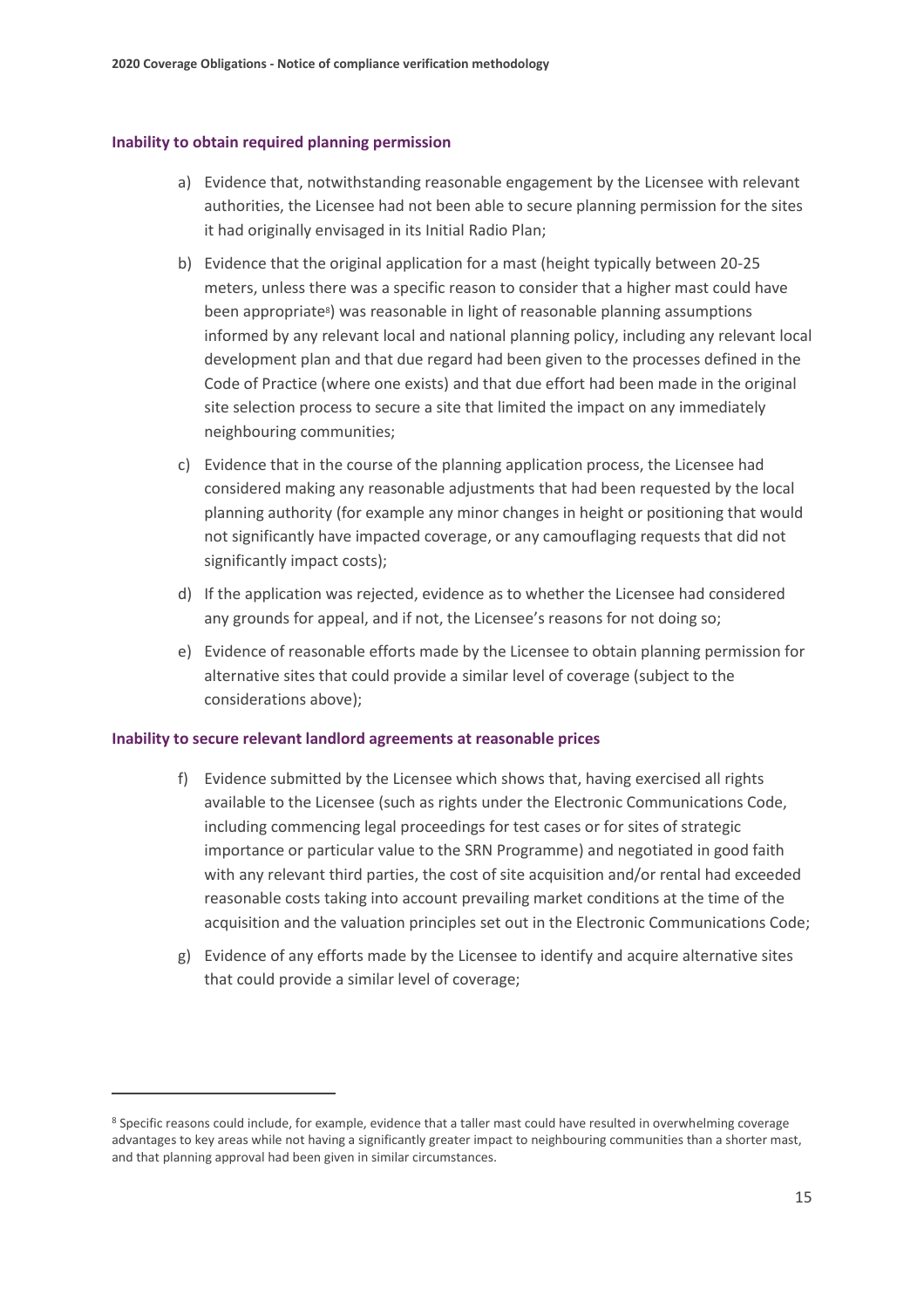#### **Excessive costs**

- h) Evidence to demonstrate that despite timely requests to any relevant parties (such as utilities companies) the overall costs, including for power and backhaul for a site and wayleaves, were in the round significantly above typical rural costs at the time the decision not to build a site was taken;<sup>9</sup>
- i) Whether alternative means of provision had been explored to determine the most cost-effective solutions (e.g. fixed link or fibre link, or power supplied by generator or renewable technologies) affecting sites identified in the Initial Radio Plan (significantly beyond typical rural costs) but considered inappropriate on the basis of evidence that the associated costs would be disproportionate;

#### <span id="page-17-0"></span>**Alternative sites could not be reasonably found**

j) Where evidence provided in relation to points set out above in paragraph [4.30](#page-15-1) is provided by the MNOs and reasonably deemed by Ofcom to be relevant, evidence of what reasonable attempts had been made to acquire alternative site locations to provide coverage. Reasonable attempts would be likely to include the iterative redevelopment of the Initial Radio Plan such that it provided for the required coverage levels; a maximum of two further attempts to acquire such alternative sites per each failed site as determined by an updated radio plan (with attempts made either within or beyond the initial nominal location); and evidence that such sites could not reasonably be secured (for example for the same reasons as per the points set out above in paragraph [4.30](#page-15-1)).

#### **SRN Oversight Committee/Independent Reviewer**

4.33 Ofcom will also have particular regard to the views expressed by the SRN Oversight Committee and any independent reviews commissioned by Government/the MNOs throughout the course of the delivery period, including instances where the SRN Oversight Committee / independent reviewer indicates that the 90% threshold is unlikely to be met despite reasonable endeavours (in its view) to deliver coverage having being made by the Licensee(s) and any views expressed by the SRN Oversight Committee/Independent assessor as to whether building any specific site is likely to involve disproportionate costs.

## **Proportionate reduction to certain obligations in conditions (3) and (4) of the Licence**

4.34 In the event that the Licensee has failed to meet the obligations in conditions (3)(a) (90% Geographic Coverage Obligation), (3)(b) to (e) (Subsequent Nations Requirements) or (4)(b) (Total Not Spots Requirement) of the Licence and Ofcom has determined that it has

<sup>&</sup>lt;sup>9</sup> In assessing the evidence provided by the Licensee in relation to the overall costs, Ofcom would normally expect to take account of: (i) the costs incurred by the Licensee in the past in rural areas; (ii) the costs envisaged at the time the SRN Programme commenced; and (iii) the costs experienced through the life of the SRN Programme. For the avoidance of doubt, examples of sites with underlying outlier costs shall not be deemed as representative of typical rural costs.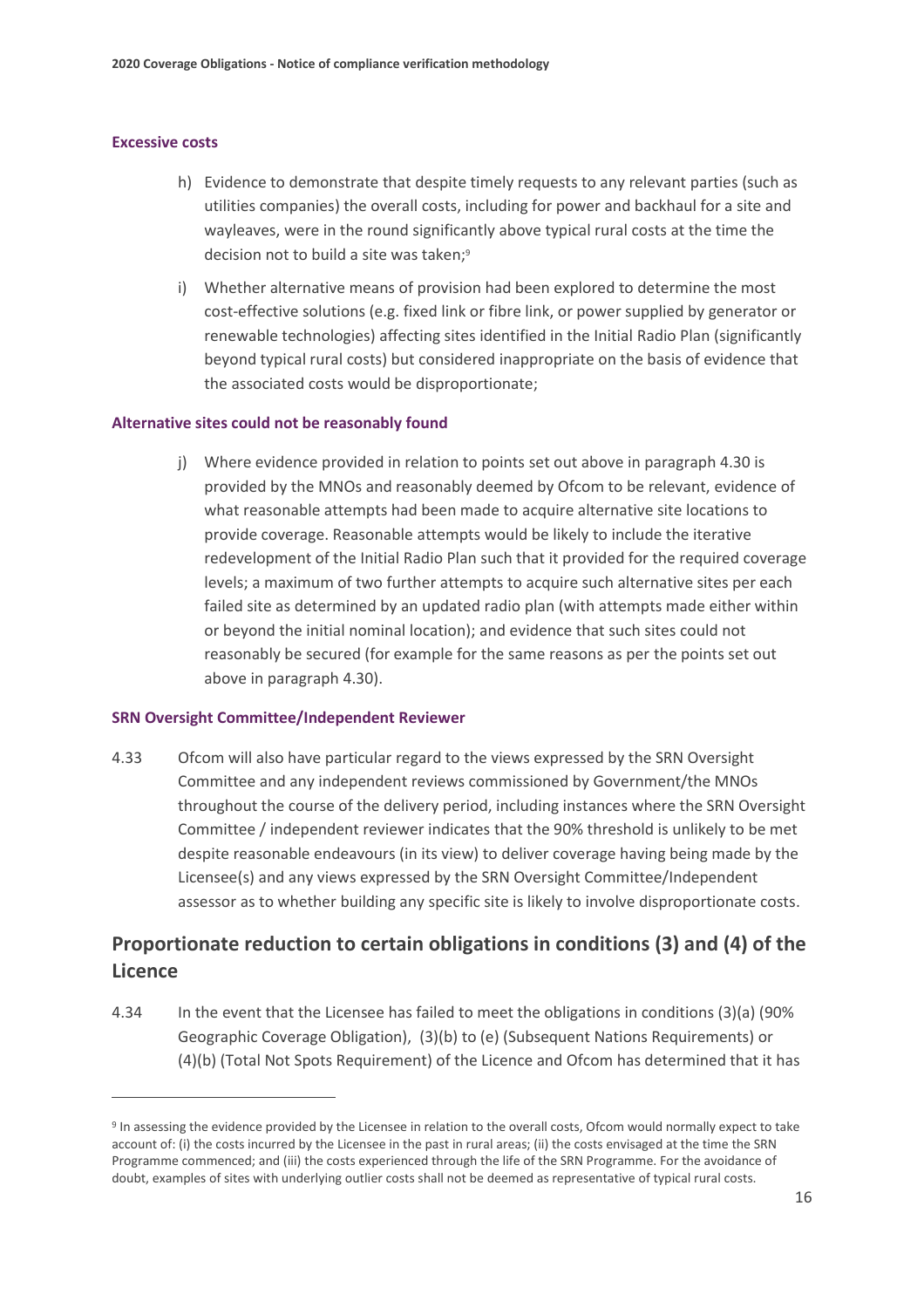made reasonable endeavours to meet them in accordance with paragrap[h 4.27](#page-15-2) of this Notice, these obligations will be reduced on the following bases:

- a) if the number of Publicly Funded (non-EAS) Sites the Licensee has been able to construct is lower than the number in the Initial Radio Plan for the reasons set out above:
	- i) the 1 percentage point obligation set out in condition  $(4)(b)$  of the Licence will be reduced by the coverage estimated to be provided by the sites which could not be constructed in the Initial Radio Plan and could not be replaced by alternatives;
	- ii) the 90% Geographic Coverage Obligation set out in condition (3)(a) of the Licence will accordingly be reduced by the same amount as in sub-paragraph (a)(i) above; and
	- iii) the same mechanism as set out in (a)(i) and (a)(ii) above will be used to reduce the relevant Subsequent Nations Requirements set out in conditions (3)(b) to (e) of the Licence; and/or
- b) if the coverage provided by alternative sites is lower than those in the Initial Radio Plan:
	- i) the 1 percentage point obligation set out in condition  $(4)(b)$  of the Licence will be reduced by the difference in coverage between the coverage estimated to be provided by the sites which could not be constructed in the Initial Radio Plan and the coverage provided by the alternative sites;
	- ii) the 90% Geographic Coverage Obligation set out in condition (3)(a) of the Licence will accordingly be reduced by the same amount as in sub-paragraph (b)(i) above; and
	- iii) the same mechanism set out in (b)(i) and (ii) above will be used to reduce the relevant Subsequent Nations Requirements set out in conditions 3(b) to (e) of the Licence.
- <span id="page-18-0"></span>4.35 In the event that the Licensee has failed to meet the 90% Geographic Coverage Obligation set out in condition (3)(a) of the Licence, but provides evidence that any of the EAS Sites assumed in its Initial Radio Plan have not been made Available (by reference to the Preferred Specifications), and resulted in less coverage than initially estimated, the 90% threshold and the Subsequent Nations Requirements will also be varied by a proportionate amount.

#### **Partially successful challenge against the subsidy**

<span id="page-18-1"></span>4.36 The obligations set out in conditions (3) and (4) will be subject to appropriate adjustments (for example, a proportionate reduction) if a "Mandatory Suspension Event", as defined in the Grant Agreement, (i) prevents payment or requires repayment of part of the Grant Sum, or (ii) involves material changes that limit the Licensee's ability to meet these conditions.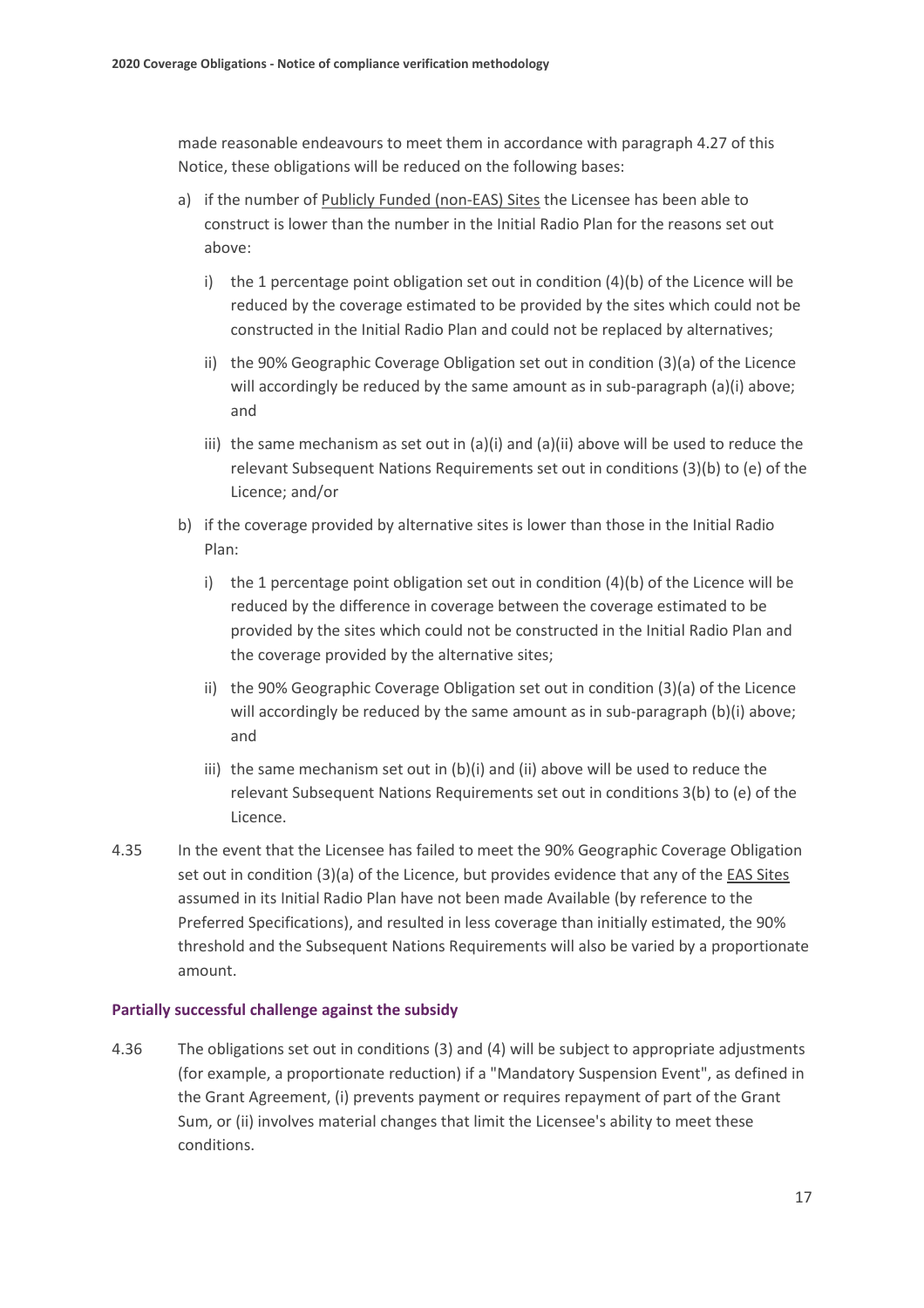4.37 Any such appropriate adjustment shall have the objective of ensuring that the Licensee is not disadvantaged, financially or otherwise, as a result of any such event.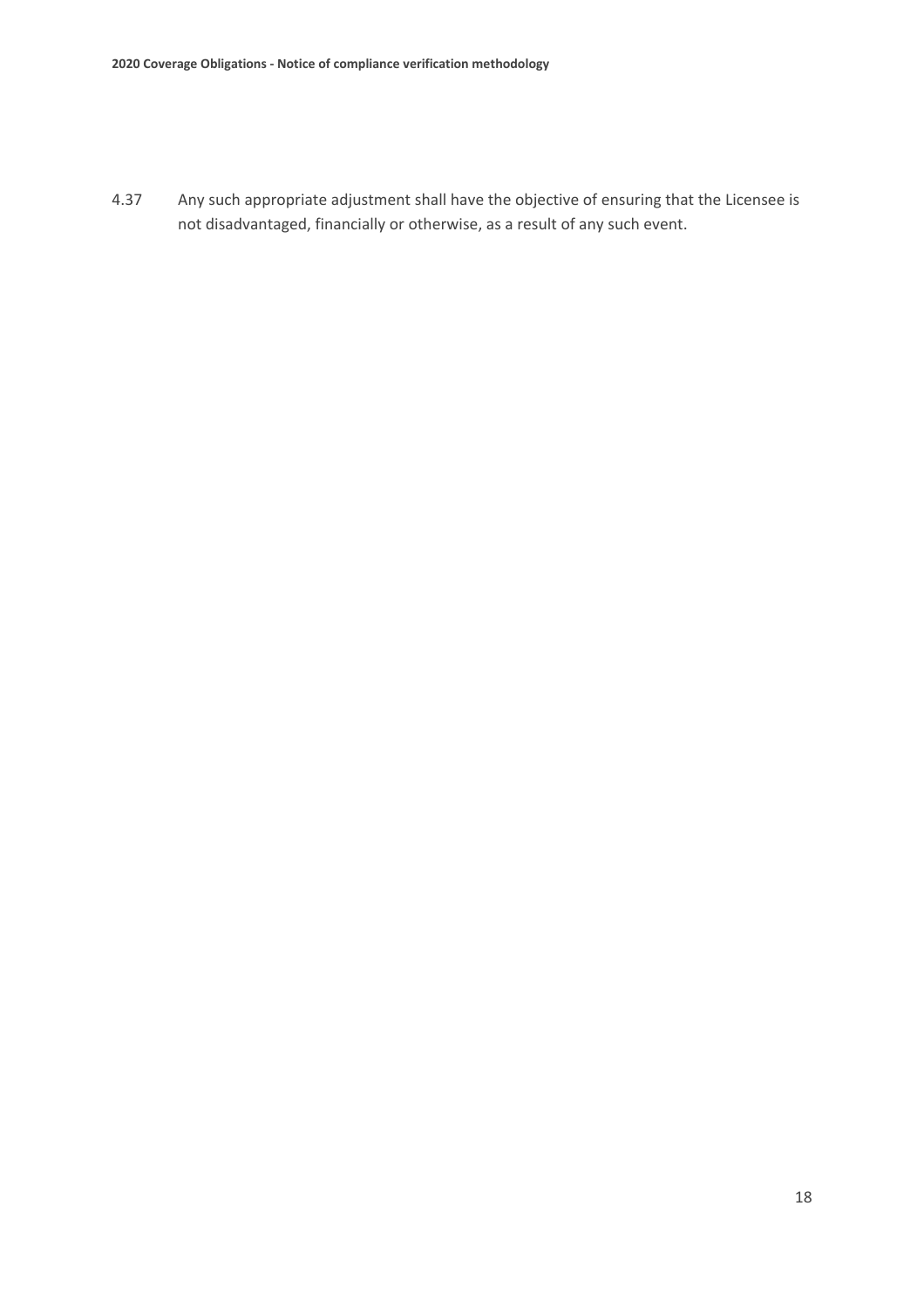# <span id="page-20-0"></span>5. Databases for verifying compliance

5.1 The datasets to be used for verifying compliance with the 2020 Coverage Obligations shall be those made available to the MNOs under certain conditions on 11 February 2020.

### **UK landmass and locations**

- 5.2 The extent of the UK landmass shall be defined based on vector lines that define the extent of the UK. The vector lines should be taken from the following source datasets:
	- a) Office for National Statistics Countries (December 2018) Boundaries GB Boundaries Full resolution, Clipped to coastline (BFC) **here**;<sup>10</sup> and
	- b) Ordnance Survey Northern Ireland Large Scale 1:50,000 vector boundary area [here.](https://ofcomuk.sharepoint.com/sites/fauc/cons/Compliance/here)<sup>11</sup>
- 5.3 For the avoidance of doubt, locations on islands that are part of the UK and are inhabited are included, but islands that are part of the UK and are uninhabited are excluded.

### **Premises dataset**

- 5.4 For the purposes of compliance, Ordnance Survey AddressBase® Premium product [Epoch](https://www.ordnancesurvey.co.uk/documents/product-support/release-notes/addressbase-release-note-sept-19.pdf)  [70](https://www.ordnancesurvey.co.uk/documents/product-support/release-notes/addressbase-release-note-sept-19.pdf)<sup>12</sup> released in Sept 2019 shall be used. AddressBase® includes information about addresses, properties and land areas by combining the following datasets:
	- a) Local Government National Land and Property Gazetteer (NLPG);
	- b) Ordnance Survey MasterMap address layer; and
	- c) Royal Mail Postal Address File (PAF).
- 5.5 The approach to the determination of premises is provided in the [methodology report](https://www.ofcom.org.uk/__data/assets/pdf_file/0021/186411/connected-nations-2019-methodology.pdf) for Connected Nations 2019.<sup>13</sup>

### **Roads dataset**

- 5.6 Roads includes all motorway, A-road, B-road, minor (non-numbered) roads and local (nonclassified) roads. It excludes restricted access roads and the data set does not include private roads or cul-de-sacs. The following source datasets are used:
	- a) Ordnance Survey Great Britain Open Roads data set version 03/2019 availabl[e here;](https://www.ordnancesurvey.co.uk/business-government/products/open-map-roads)<sup>14</sup> and
	- b) The Northern Ireland 1:50,000 road network data set availabl[e here.](https://ofcomuk.sharepoint.com/sites/fauc/cons/Compliance/here)<sup>15</sup>

<sup>10</sup> [https://geoportal.statistics.gov.uk/datasets/5e6059b209df4e399cf924b673591cc2\\_0](https://geoportal.statistics.gov.uk/datasets/5e6059b209df4e399cf924b673591cc2_0)

<sup>11</sup> [http://osni-spatial-ni.opendata.arcgis.com/datasets/d9dfdaf77847401e81efc9471dcd09e1\\_0](http://osni-spatial-ni.opendata.arcgis.com/datasets/d9dfdaf77847401e81efc9471dcd09e1_0)

<sup>12</sup> <https://www.ordnancesurvey.co.uk/documents/product-support/release-notes/addressbase-release-note-sept-19.pdf>

<sup>13</sup> https://www.ofcom.org.uk/ data/assets/pdf\_file/0021/186411/connected-nations-2019-methodology.pdf

<sup>14</sup> <https://www.ordnancesurvey.co.uk/business-government/products/open-map-roads>

<sup>15</sup> [https://www.nidirect.gov.uk/1\\_50\\_000-road-network-vector](https://www.nidirect.gov.uk/1_50_000-road-network-vector)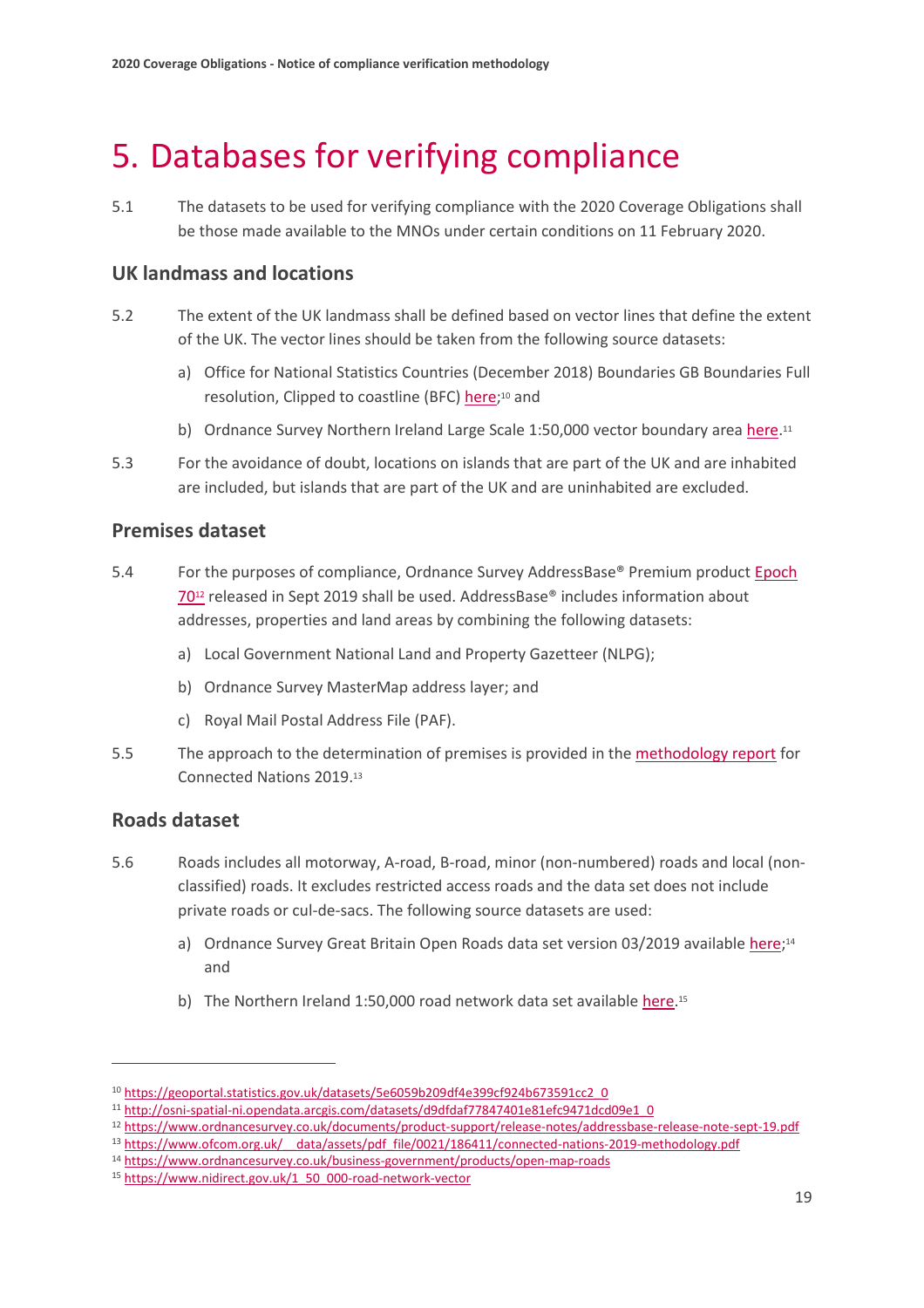# <span id="page-21-0"></span>A1. Definitions

A1.1 For the purpose of interpreting this Notice, the following definitions have effect, except in so far as the context otherwise requires. For the avoidance of doubt, in the case of any difference between texts, the text set out in the 2020 Coverage Obligations contained in the relevant licences shall take precedence over these definitions.

*Definitions*:

- a) **"2020 Coverage Obligations"** means the obligations to provide mobile coverage set out in paragraph 2.1 of this Notice and included in the licences held by the MNOs which cover frequencies in the 900 MHz and 1800 MHz bands;
- b) **"88% Geographic Coverage Obligation"** means the obligation set out in condition (2)(a) of the Licence (see section 3 of this Notice);
- c) **"90% Geographic Coverage Obligation"** means the obligations set out in condition (3)(a) of the Licence (see section 4 of this Notice);
- d) **"EAS Coverage Obligation"** means the requirement set out in condition (4)(a) of the Licence (see section 4 of this Notice);
- e) "**Grant Agreement**" means the "*Shared Rural Network – Total Not Spot and Extended Area Services Grant Agreement*" pursuant to which the Government shall provide the Grant Sum in accordance with its terms and entered into between the SRN Entity and the Government on or around the date on which the Licensees agreed to the variation of the Licences;
- f) **"Grant Sum"** means the funding of £354.6m which Government has committed to make available to the SRN Programme;
- g) "**Initial Nations Requirement(s)**" means the obligations set out in conditions (2)(b) to (e) of the Licence (see section 3 of this Notice);
- h) "**Initial Radio Plan**" means the radio plan to be produced by the Licensee by 31 July 2020 detailing how the Licensee intends to comply with the obligations set out in conditions (2) to (4) of the Licence;
- i) "**Licence**" means the licence(s) held by the MNOs which cover frequencies in the 900 MHz and 1800 MHz bands;
- j) **"Preferred Specification"** means the gold configuration set out in Appendix B to Schedule 2 of the Grant Agreement;
- k) **"Premises Requirement"** means the obligation set out in condition (3)(f) of the Licence (see section 4 of this Notice);
- l) **"Publicly Funded (non-EAS) sites"** means the c.450 new sites that the MNOs are intending to build through the SRN Entity on the basis that they would be eligible for public funding;